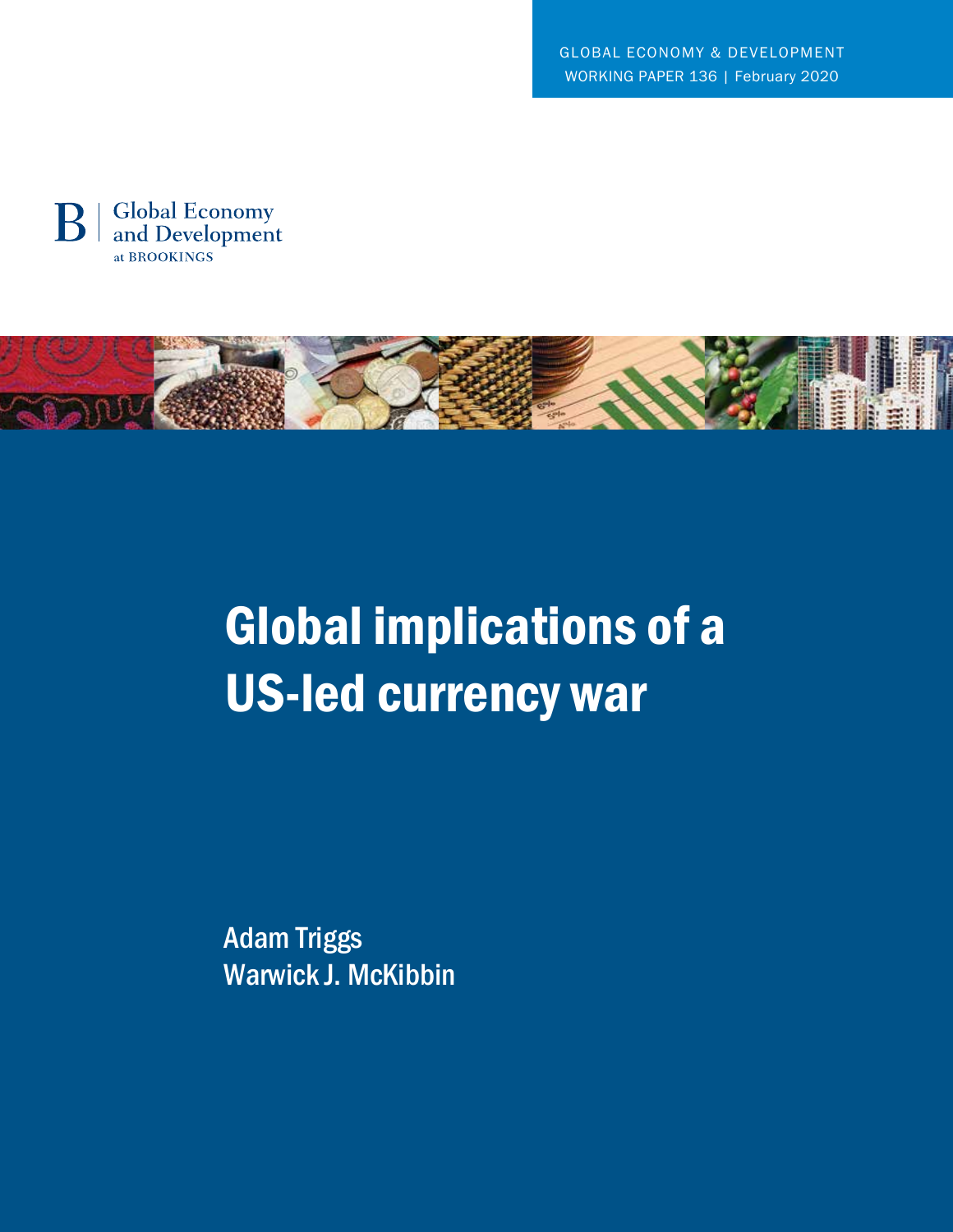## Adam Triggs

Asian Bureau of Economic Research, Crawford School of Public Policy, Australian National University and The Brookings Institution, Washington DC. Adam.Triggs@anu.edu.au.

### Warwick J. McKibbin

Centre for Applied Macroeconomic Analysis, Crawford School of Public Policy, Australian National University and The Brookings Institution, Washington DC.

#### Acknowledgements

The authors thank Peter Wilcoxen and Larry Weifeng Liu for their research collaboration on the G-Cubed model used in this paper.

The Brookings Institution is a nonprofit organization devoted to independent research and policy solutions. Its mission is to conduct high-quality, independent research and, based on that research, to provide innovative, practical recommendations for policymakers and the public. The conclusions and recommendations of any Brookings publication are solely those of its author(s), and do not reflect the views of the Institution, its management, or its other scholars.

Brookings recognizes that the value it provides is in its absolute commitment to quality, independence and impact. Activities supported by its donors reflect this commitment and the analysis and recommendations are not determined or influenced by any donation. A full list of contributors to the Brookings Institution can be found in the Annual Report at www.brookings.edu/about-us/annual-report/.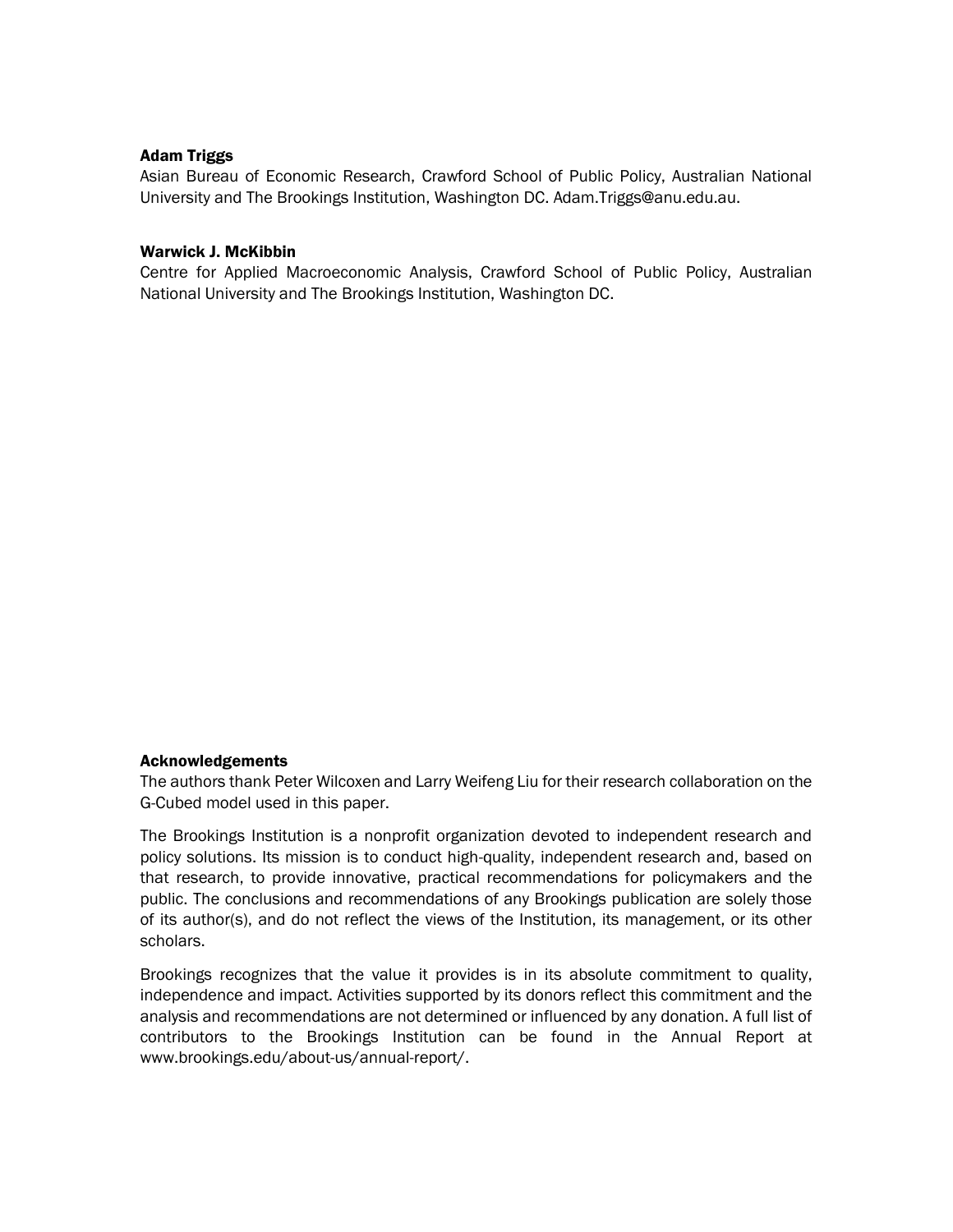## Global implications of a US-led currency war

Adam Triggs and Warwick J. McKibbin

Working Paper #136 Global Economy and Development Brookings Institution

#### **Abstract**

In 2019, President Trump called on the U.S. Federal Reserve to cut interest rates to depreciate the U.S. dollar, which, according to the IMF, is overvalued by between 6 and 12 percent. This paper uses an intertemporal general equilibrium model to explore what would likely happen if the President's wish was granted. Using the G-Cubed (G20) model, it shows that the general equilibrium effects of a depreciated real effective exchange rate brought about by lower U.S. interest rates can result in a wide variety of unintended consequences, many of which contradict the stated aims of President Trump and his administration. Such a policy would likely result in a larger U.S. trade deficit, would only temporarily devalue the real effective exchange rate and would only temporarily support the U.S. economy. The policy would boost the trade balances of most U.S. trading partners, depreciate China's exchange rate and boost China's GDP. Given the policy would make the overvalued exchange rates of many economies even more overvalued, the paper explores what would happen if U.S. trading partners were to retaliate by devaluing their currencies. It shows that this makes it harder for the U.S. to achieve its objectives and forces a more severe adjustment for economies that presently have undervalued exchange rates.

JEL codes: C5, C68, D24, E2, E5, E6, E62, F1, F2, F3, F4, F6

Keywords: Econometric modelling, Computable general equilibrium models, productivity, monetary policy, fiscal policy, international trade and finance, globalization.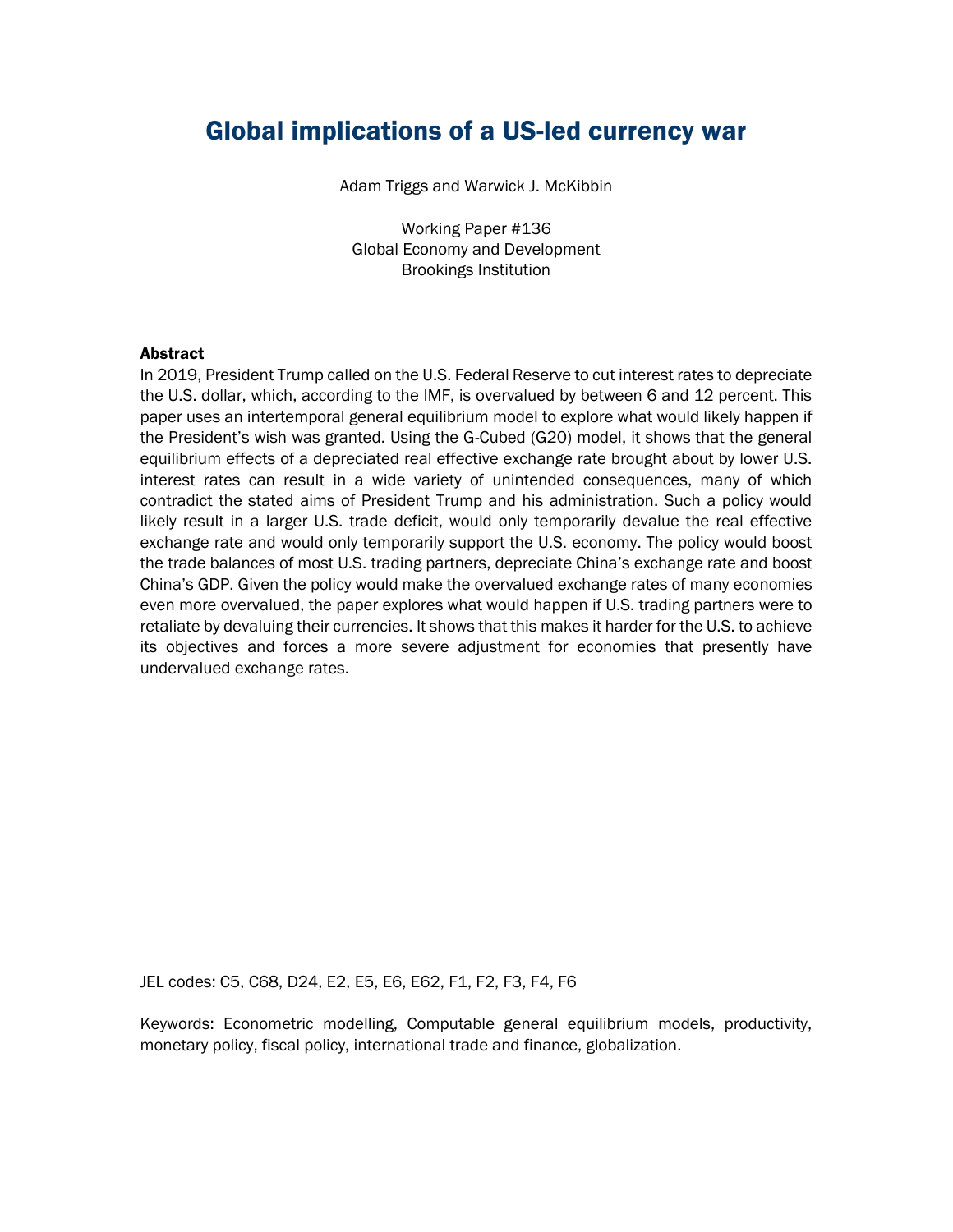# 1. Introduction

Many things bring displeasure to the 45th president of the United States. One of them is a high U.S. dollar. Since he began his Presidential campaign, Trump has regularly accused China, Europe, and other countries of keeping their currencies low to compete unfairly with the United States. He has been highly critical of the U.S. Federal Reserve for keeping interest rates—and thus the U.S. dollar—higher than he would like. He proposes a simple solution to the problem: "We should MATCH," he tweeted in July of 2019, "or continue being the dummies who sit back and politely watch as other countries continue to play their games—as they have for many years!"

It is not just rhetoric. Under the President's direction, the U.S. Department of Commerce issued a proposal in May 2019 to impose sanctions on countries deemed to be hurting American exporters through currency manipulation. Five days later, the U.S. Treasury lowered its threshold for what constitutes a competitive currency devaluation and expanded its surveillance to include any country that has a trade surplus with the U.S. of \$40 billion or more. And on 5 August 2019, the U.S. Treasury labeled China a "currency manipulator" for the first time in 25 years, opening the door to sanctions and further trade restrictions.

Nor is President Trump alone. Presidential hopeful, Senator Elizabeth Warren, says the U.S. dollar should be actively managed to promote exports and domestic manufacturing. She has proposed to "work with other countries harmed by currency misalignment to produce a currency value that's better for our workers and our industries" (Warren, 2019). In July 2019, two senators, from either side of the aisle, co-sponsored a bill that would oblige the U.S. Federal Reserve to prevent the value of the dollar from harming U.S. exports (Greeley, 2019).

A rise in tensions about currency valuation and monetary policy is perhaps not surprising in the current environment. Research from Olivier Blanchard (2016) and David Vines (2014) shows that the risk of economic tensions and the need for cooperation increases when countries have fewer macroeconomic tools than objectives. Many countries since the global financial crisis have been trying to achieve two objectives—full employment and reduced debt and deficits—using one macroeconomic tool—monetary policy. This policy strategy has produced exchange rate spillovers onto other countries, which, in the absence of a fiscal policy response, has produced what the IMF called a "spillover rich environment" (IMF, 2015).

Avoiding conflict in this environment requires cooperation between countries. But global macroeconomic cooperation has been in short supply since 2016. Macroeconomic cooperation was in abundance in the aftermath of the global financial crisis. G-20 countries coordinated fiscal stimulus, subsequent fiscal consolidation, structural reform, global institutional reform, reforms to strengthen the global financial safety net, reforms to reduce global imbalances, and commitments to improve monetary policy communication (see Triggs, 2018). But the rise of America First, Brexit, and the trade and technology war has seen cooperation replaced with confrontation, solidarity with suspicion, and multilateralism with bilateralism.

Does President Trump have a point? The most recent analysis from the International Monetary Fund (IMF) suggests that the U.S. dollar overvaluation is between 6 and 12 percent (IMF,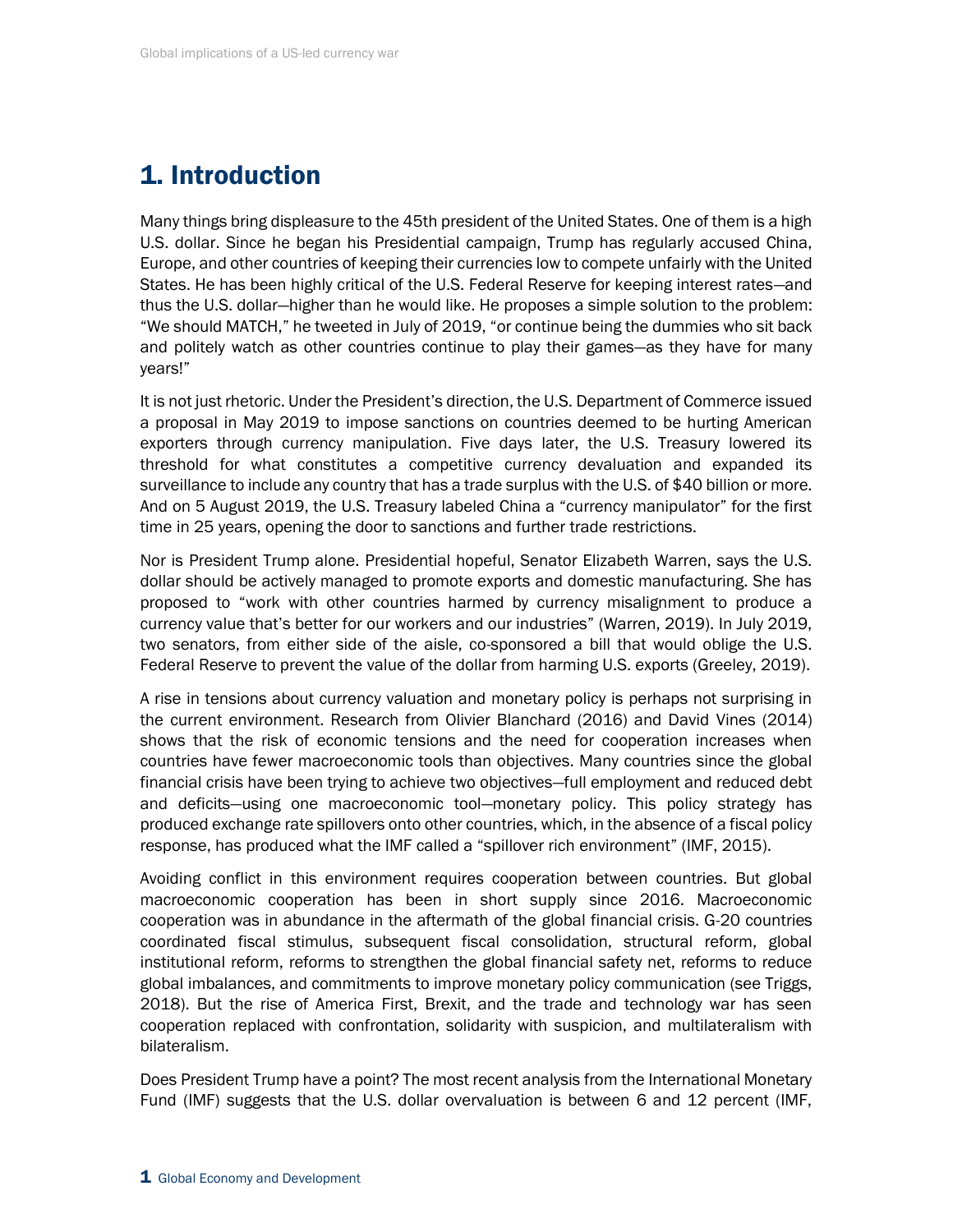2019). This calculation means that the value of the U.S. real effective exchange rate is between 6 and 12 percent higher than suggested by the fundamentals of the U.S. economy. Other economies are in the opposite position. Germany's exchange rate is assessed to be undervalued by between 8 and 18 percent, making their exports relatively cheaper than those from the United States (IMF, 2019). Efforts to devalue the U.S. dollar, while perhaps unwelcome by Germany, could be characterized as merely correcting an imbalance and restoring a level playing field, rather than being directed at some competitive purpose.

The reality, explored in this paper, is more complex. The impacts of a weaker U.S. dollar would not be entirely negative for U.S. trading partners, or entirely positive for the United States, and would involve diverse sectoral effects between trade-exposed and non-trade exposed sectors, and between different cohorts of firms and households. Another complicating factor is how other countries would respond to such a change in policy from the United States. For U.S. trading partners like Germany that have undervalued exchange rates, a weaker U.S. dollar would potentially help both the United States and Germany move their exchange rates closer to their fundamental values. But for U.S. trading partners like Canada that already have overvalued exchange rates, a weaker U.S. dollar might only make their situation worse. In response, economies like Canada might be tempted to adopt the same policy as the United States and seek to push their currencies back down to their fundamental values. This response would presumably make it harder for the U.S. to achieve its objectives and would likely require an even more substantial adjustment from economies like Germany with undervalued exchange rates, which would need to remain passive in allowing their exchange rates to appreciate.

Even further complications arise in the euro area where Germany (assessed as having an undervalued real effective exchange rate) shares the same exchange rate as France and Italy (both assessed as having an overvalued real effective exchange rate). And all of this assumes that such a policy from the United States would be feasible in the first place, both institutionally and economically. Institutionally, the U.S. Treasury's Exchange Rate Stabilization fund has less than \$100 billion, with dollar holdings of just \$23 billion, and is unlikely to be large enough to achieve a sustained depreciation of the U.S. dollar (Sevastopulo et al., 2019). This situation implies that cooperation between the U.S. Treasury and the U.S. Federal Reserve would be required. Economically, while U.S. authorities may be able to reduce the value of the nominal exchange rate, achieving a sustained depreciation of the real effective exchange rate is a more complex exercise given the general equilibrium effects of such a policy on prices at home and abroad. These complexities suggest that international cooperation would also likely be required, perhaps in a way analogous to the Plaza and Louvre Accords of times passed. The nature of that agreement and its implications are uncertain.

The objective of this paper is to explore these issues. It starts by analyzing the implications of a policy from the U.S. administration to devalue the U.S. dollar to bring it back to what the IMF assesses as its fundamental value. It explores the aggregate and sectoral impacts of such a policy for the U.S. economy, the rest of the G-20, and the rest of the world using a dynamic intertemporal general equilibrium model called the G-Cubed (G20) model. The paper then analyzes potential responses from other major economies. It explores what would happen if other economies with overvalued exchange rates adopt the same policy and seek to reduce their currencies back to their fundamental values and the strategic incentives faced by different G-20 economies.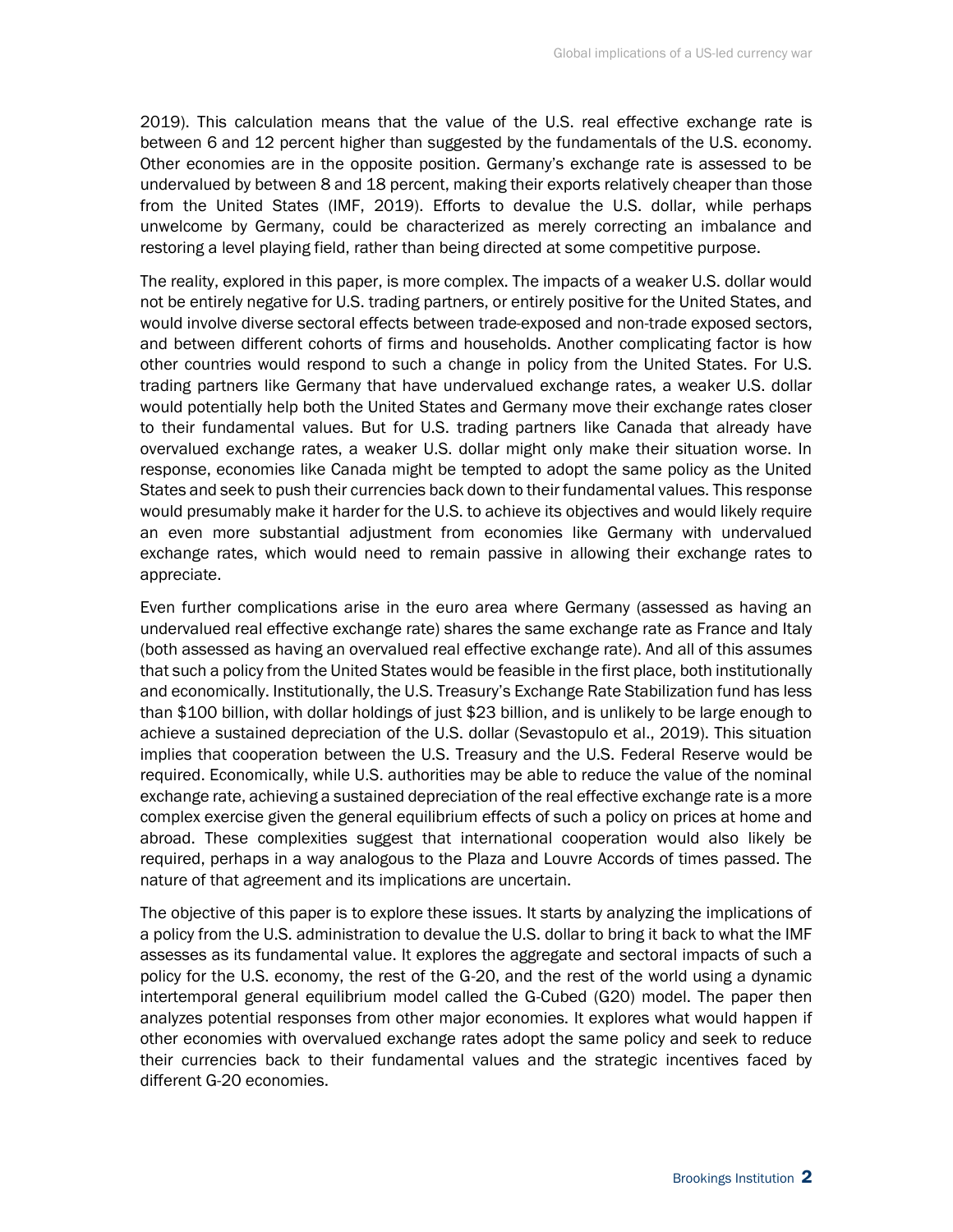The paper is structured as follows. Section 2 outlines the state of currency valuations and exchange rate frameworks across the G-20 economies. Section 3 introduces the G-Cubed (G20) model and its key features. Section 4 models the implications of each of the above currency adjustment scenarios. Section 5 concludes with a discussion of the policy implications for the United States and the rest of the G-20.

# 2. G-20 exchange rates: Overvalued, undervalued, or neither?

President Trump's complaints about the exchange rates of other economies have a common theme: that other countries are enjoying a competitive advantage over the United States. Is he correct?

An undervalued exchange rate makes a country's goods, services, and assets relatively cheaper than those from other countries, boosting the trade balance in the country with the undervalued exchange rate at the expense of the trade balances of other countries. For this reason, exchange rates can be politically sensitive. But this is by no means the whole story. As the following simulations demonstrate, an overvalued exchange rate, like that of the United States, has broader implications than just a reduced trade balance. An overvalued exchange rate also means cheaper imports, which is likely to lower the cost of consumption for households, benefiting poorer households the most, and is likely to benefit firms which rely on imports for their production processes. In the age of global production networks, a "pro-export, anti-import" policy is particularly problematic, given that many firms are importing components that are then re-exported along a global supply chain.

It is also important to understand why an exchange rate is assessed to be over- or undervalued in the first place. The IMF considers the exchange rate of a country to be undervalued if the exchange rate is lower than what it ought to be, based on an assessment of that economy's fundamental characteristics and the desirable policy settings in that economy (see IMF, 2019). An economy's fundamental characteristics include the factors that would legitimately be expected to impact the value of the exchange rate—such as how much that country trades with the world, how much foreigners invest in that country, how much domestic residents invest abroad, and the domestic rates of savings, consumption, investment and so on. Fundamental characteristics exclude the impact on the exchange rate from issues such as policy distortions (where undesirable policies from the government are influencing the exchange rate), cyclical factors (such as temporary movements that alter the exchange rate) and the impacts of currency speculation (investors who purchase currencies to bet on changes in their value rather than to use the currency for transactions).

Of the G-20 economies, nine economies were assessed by the IMF in 2018 as having overvalued exchange rates. Three countries had exchange rates that were broadly in-line with their fundamentals. Eight countries had undervalued exchange rates. Among other things, this shows that the United States is not alone in having an overvalued exchange rate. The United States is joined in having an overvalued exchange rate by Australia, Canada, France, Italy, Saudi Arabia, South Africa, the United Kingdom and more countries outside the G-20 (Figure 1 in Appendix A).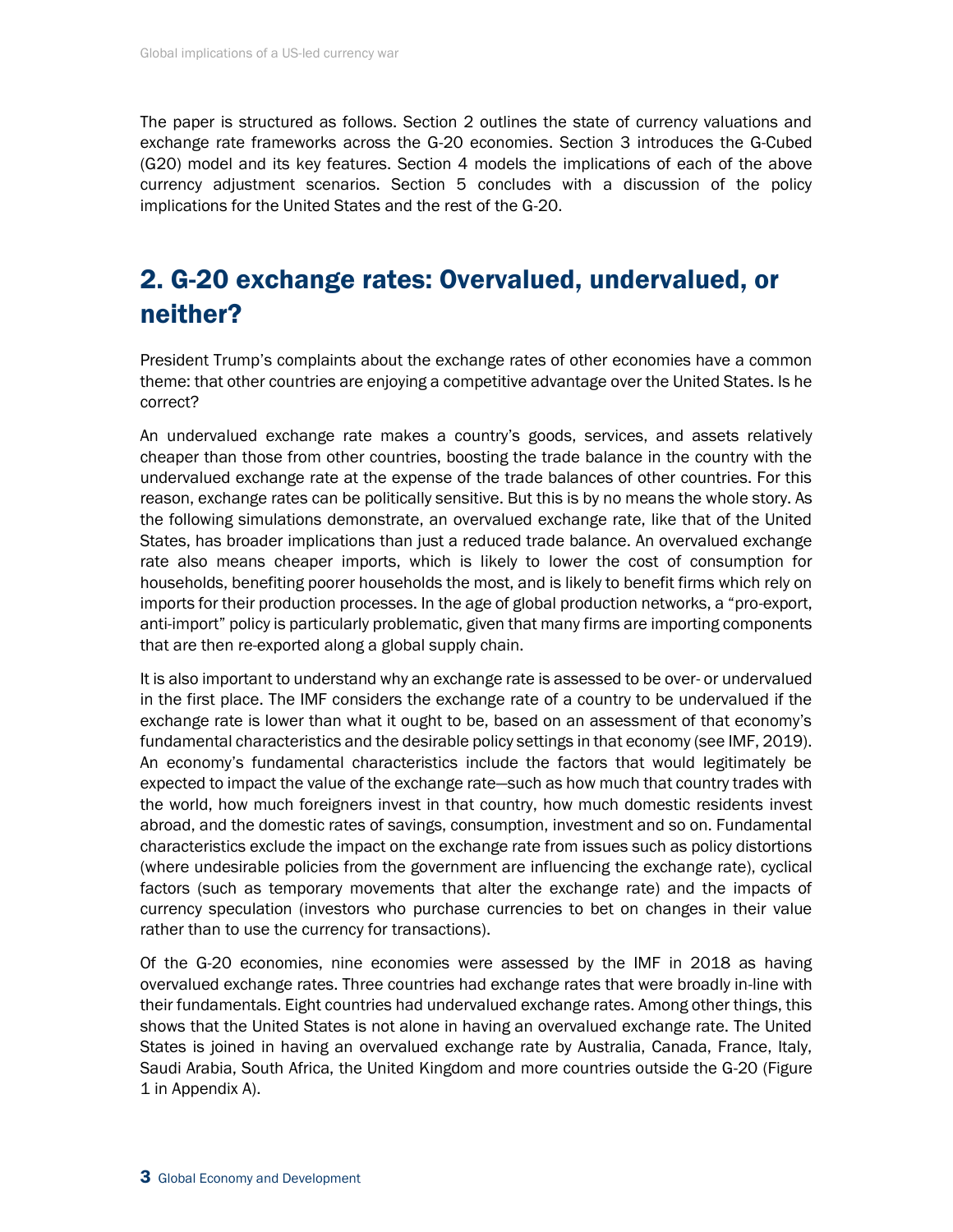An important question is whether these exchange rate valuations were one-offs for 2018 or whether they were part of a broader trend. Figure 2 shows the same results looking from 2012 to 2018.<sup>1</sup> More than half the G-20 countries stand out as consistently having overvalued exchange rates: Australia, Brazil, Canada, France, Italy, Russia, Saudi Arabia, South Africa, Turkey, the United Kingdom, and the United States. Others have consistently undervalued exchange rates: the euro area,<sup>2</sup> Germany, Japan, Korea, and Mexico. And others have been more mixed. China, for example, historically had an exchange rate that was undervalued by between 5 and 10 percent but its exchange rate has been broadly in-line with its fundamentals over the last five years.

An important consideration is the exchange rate and monetary policy frameworks that help produce these outcomes. These frameworks are important, but not conclusive in respect of whether a currency will be overvalued or undervalued. Having a floating exchange rate, for example, does not necessarily mean an exchange rate will be consistent with its fundamentals, as illustrated by the United States, and having a non-floating exchange rate does not necessarily mean an exchange rate will be inconsistent with its fundamentals, as illustrated by China. In any event, the exchange rates among G-20 economies are overwhelmingly marketdetermined and are becoming more market-determined over time, consistent with the commitments made by these countries in the G-20 forum (Figure 3). In 2018, 17 of the G-20 economies had exchange rates which were classified by the IMF as being either free-floating or floating.<sup>3</sup> Only three have non-floating exchange rates: Saudi Arabia (a conventional exchange rate peg), Indonesia (currently assessed as having a stabilized arrangement) and China (assessed as having a crawl-like arrangement).

The story is more complex for some G-20 economies. Four G-20 members—France, Germany, Italy, and the European Union—share the same currency: the euro. The euro arrangement is classified as a floating currency by the IMF. But from the perspective of euro area members, it can act more like a fixed exchange rate because the shared currency dilutes the impact that any one member can have over the exchange rate. The common currency cannot, for example, respond to high unemployment in Greece (implying a depreciated exchange rate) while simultaneously responding to high inflation in Germany (implying an appreciated exchange rate). Discussed in the simulations below, this has key implications for the fundamental values of exchange rates, helping to drive, in particular, the undervalued exchange rate of Germany.

Over time, the majority of G-20 economies have not seen any changes in how their exchange rates are classified. The exceptions are the seven economies in Figure 4. Argentina and Russia have moved closer to floating exchange rates while Korea and Turkey have gone backward. The results for China, Indonesia, and Mexico, are more mixed, having changed classifications at different points in time but typically not deviating from their long-run classifications.

The key takeaway from this analysis is that the United States is not alone in having an overvalued exchange rate. The raises the possibility that, should the United States decide to intervene and push down the value of its exchange rate to its fundamental level, so too might other economies which have overvalued exchange rates, including Australia, Brazil, Canada,

<sup>&</sup>lt;sup>1</sup> Argentina is omitted because the IMF only began assessing Argentina in 2019.

<sup>2</sup> While the euro area as a whole is estimated as having an undervalued exchange rate, it should be noted that many countries within the euro area (such as France and Italy) are assessed as having overvalued exchange rates. The euro area is included specifically because it is part of the G20 via the membership of the EU.

<sup>&</sup>lt;sup>3</sup> The difference between floating and free-floating is primarily determined by how often a country intervenes in foreign exchange markets. See IMF (2019) for an explanation of how each category is defined.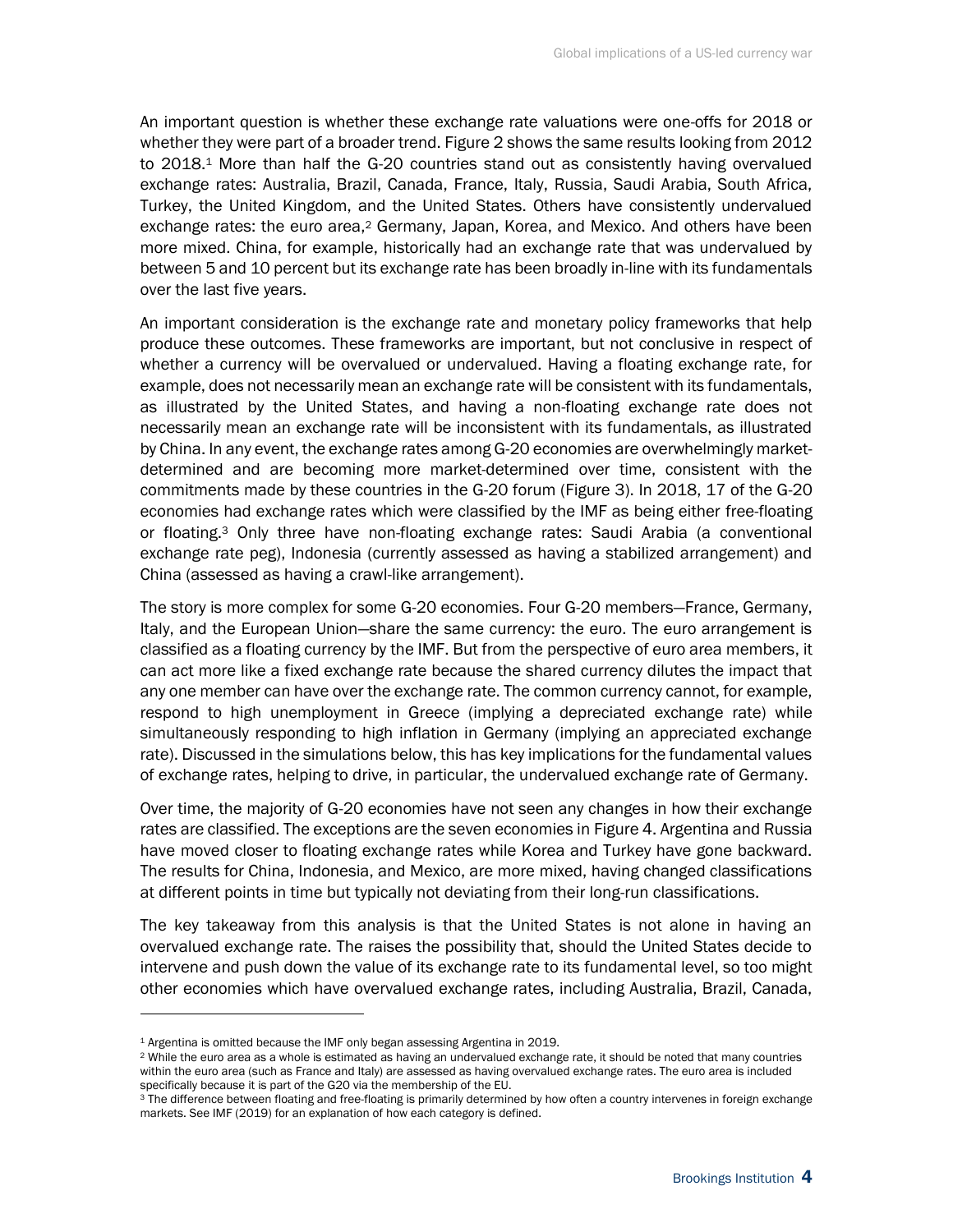France, Italy, Russia, Saudi Arabia, South Africa, Turkey and the United Kingdom. The crossborder spillovers from these policies are critical to shaping the incentives of different economies in how they respond to a change in exchange rate policy from the United States. Before considering these issues, it is useful to introduce the intertemporal general equilibrium model used in this analysis: the G-Cubed (G20) model.

# 3. The G-Cubed (G20) model

The G-Cubed (G20) model is a multi-country, multi-sector, intertemporal general equilibrium model. It is designed to bridge the gaps between three areas of research—econometric general equilibrium modeling, international trade theory, and modern macroeconomics—by incorporating the best features of each.

There are many versions of the model that have been developed over many years- each designed to address a particular question. The version presented in this paper is designed specifically to study the G-20 and the implications of its policy agenda. Previous versions of G-Cubed have been used to study a range of policy areas, including macroeconomic cooperation, international trade, monetary policy, fiscal policy, tax reform, and environmental regulation. Studies have shown the effectiveness of G-Cubed in explaining the adjustment process in many historical episodes, including Reaganomics, German reunification, European fiscal consolidation in the 1990s, the formation of NAFTA, and the Asian financial crisis. G-Cubed has also proven successful in helping to explain the "six major puzzles in international macroeconomics" highlighted in Obstfeld and Rogoff (2000). It has also proven useful in understanding the 2009 Global Financial Crisis.

The G-Cubed (G20) model represents the world as 24 autonomous blocks: one for each G-20 economy (including the rest of the eurozone) and four regions which represent the world's non-G-20 economies. These regions are: the other economies of the OECD; the other economies of Asia; the other oil-producing economies; and a catch-all "rest of the world" (Figure 5). Each region in G-Cubed is represented by its own multi-sector econometric general equilibrium model with highly disaggregated, multi-sectoral flows of goods and assets between them.

Each region has six industries, which correspond to the production of six goods: energy, mining, agriculture (including fishing and hunting), durable manufacturing, non-durable manufacturing, and services. Each good in a region is an imperfect substitute for goods from other regions. Thus, there are effectively 144 goods.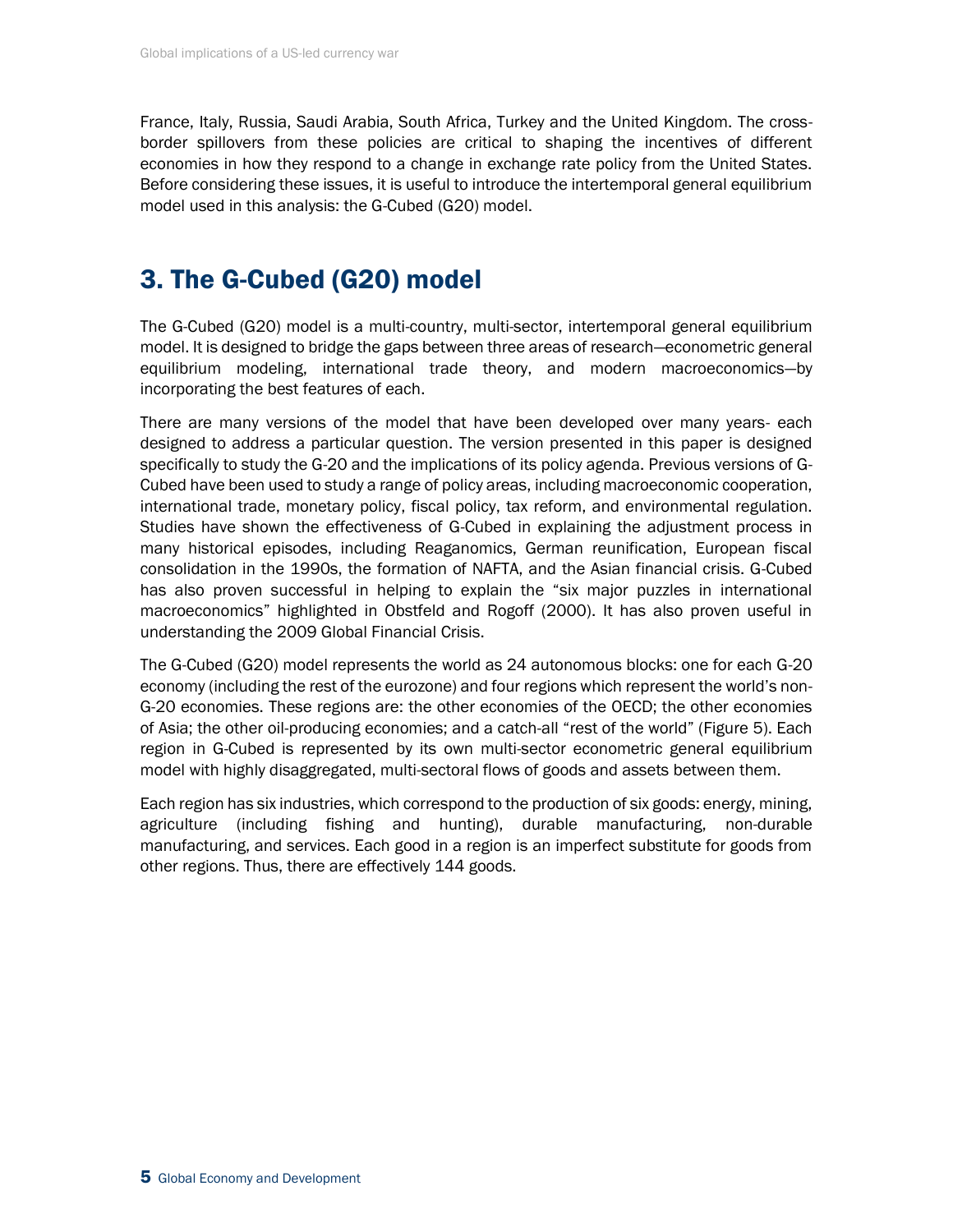#### Table 1. Overview of the G-Cubed (G20) model

| <b>Countries (20)</b> | Regions (4)                                                 |  |  |
|-----------------------|-------------------------------------------------------------|--|--|
| Argentina             | Rest of the OECD                                            |  |  |
| Australia             | Rest of Asia                                                |  |  |
| <b>Brazil</b>         | Other oil-producing countries                               |  |  |
| Canada                | Rest of the world                                           |  |  |
| China                 |                                                             |  |  |
| Rest of eurozone      | Sectors (6)                                                 |  |  |
| France                | Energy                                                      |  |  |
| Germany               | Mining                                                      |  |  |
| Indonesia             | Agriculture (including fishing and hunting)                 |  |  |
| India                 | Durable manufacturing                                       |  |  |
| Italy                 | Non-durable manufacturing                                   |  |  |
| Japan                 | <b>Services</b>                                             |  |  |
| Korea                 |                                                             |  |  |
| Mexico                | <b>Economic Agents in each Country (3)</b>                  |  |  |
| Russia                | A representative household                                  |  |  |
| Saudi Arabia          | A representative firm (in each of the 6 production sectors) |  |  |
| South Africa          | Government                                                  |  |  |
| Turkey                |                                                             |  |  |
| United Kingdom        |                                                             |  |  |
| <b>United States</b>  |                                                             |  |  |

Each country consists of 6 representative firms, a representative household, and a government. The model also includes markets for goods and services, factors of production, money and financial assets (bonds, equities, and foreign exchange). Finally, each country interacts through the flows of goods and assets. Some of the key features of the G-Cubed (G20) model are:

- Specification of the demand and supply sides of economies.
- Integration of real and financial markets of these economies with explicit arbitrage linking real and financial rates of return.
- Inter-temporal accounting of stocks and flows of real resources and financial assets.
- The imposition of inter-temporal budget constrains so that agents and countries cannot borrow or lend forever without undertaking the required resource transfers necessary to service outstanding liabilities.
- Short-run behavior is a weighted average of neoclassical optimizing behavior based on expected future income streams and Keynesian current income.
- The real side of the model is disaggregated to allow for the production of multiple goods and services within economies.
- International trade in goods, services, and financial assets.
- Full short-run and long-run macroeconomic closure with macro-dynamics at an annual frequency around a long-run Solow-Swan-Ramsey neoclassical growth model.
- The model is solved for a full rational-expectations equilibrium (consisting of a mix of rational and rule of thumb agents) at an annual frequency from 2015 to 2100.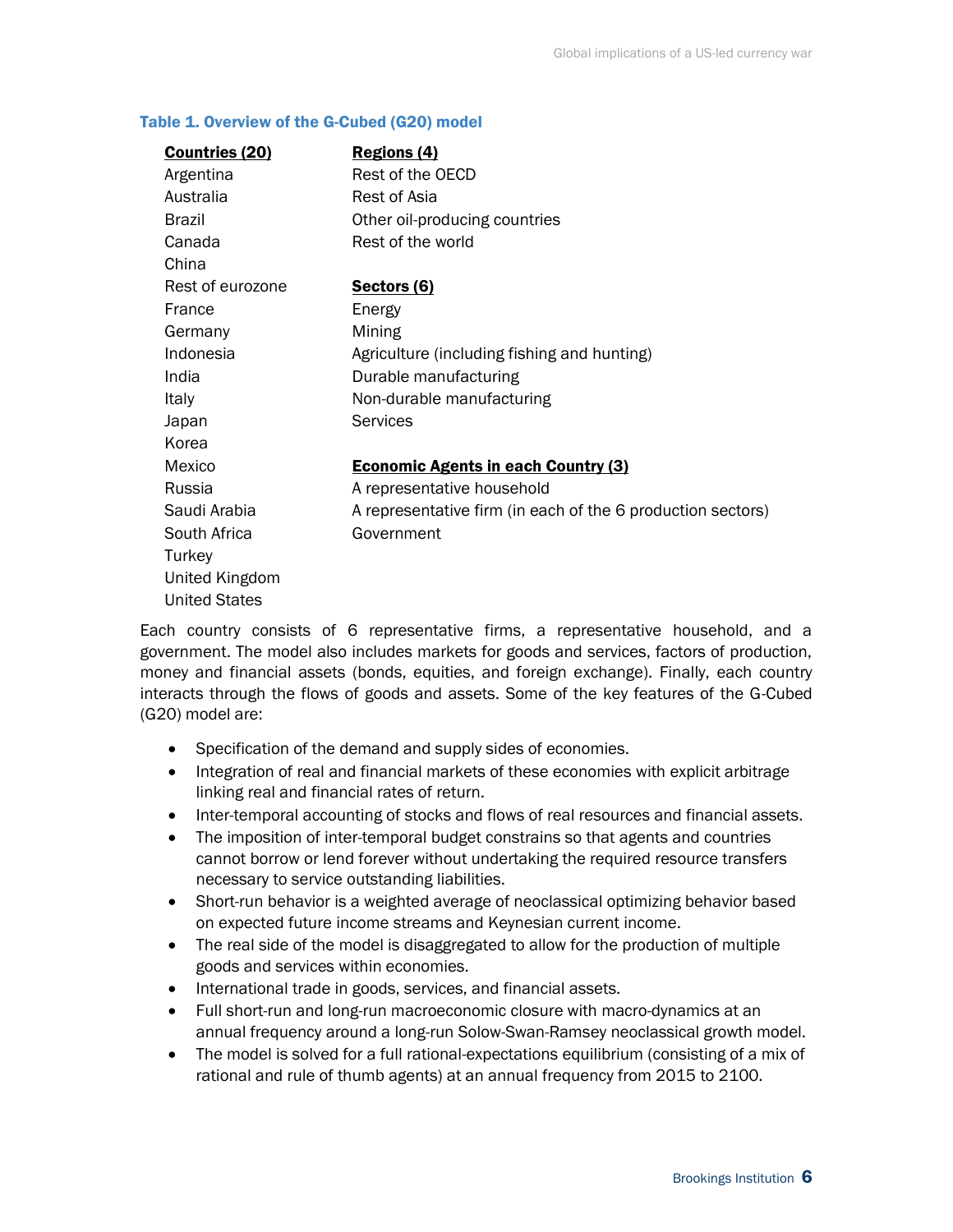The rules for monetary and fiscal policies in the model are important for the results. Central banks in each economy follow a Henderson-McKibbin-Taylor rule with weights in different countries on output growth relative to trend, inflation relative to the target, and in some case weights on nominal exchange rates relative to a target. Some countries such as Saudi Arabia peg exactly to the U.S. dollar so the weights on inflation and output growth are zero, and the weight on the exchange rate is very large. Other countries such as China follow a crawling peg with some weight on inflation and the output gap but an additional weight on change in the Yuan/U.S. dollar exchange rate. Within the eurozone, a single central bank sets monetary policy with weights on euro zone-wide output growth relative to the target and euro zone-wide inflation. The nominal policy interest rate is equal across Germany, France, Italy and the rest of the eurozone. The model documentation in McKibbin and Triggs (2018) contained further details.

The fiscal rules followed by each country are standardized across countries. Government spending is a constant share of baseline GDP with tax rates on households and firms and tariff rates of trade constant at the rates in 2015. There is a lump-sum tax on households that changes in response to changes in the interest payments on government debt. The fiscal closure is called an incremental interest payments rule in McKibbin and Sachs (1991). Budget deficits are endogenous given these assumptions, but fiscal sustainability is assured by the fiscal rule which sets lump-sum taxes equal to the change in servicing costs on government debt. After a shock, in the long run, the stock of debt to GDP will stabilize at a level equal to the long-run primary fiscal deficit divided by the real growth rate of the economy. The fiscal closure assumption implies that a fall in productivity will lead to a permanently higher stock of government debt to GDP and a rise in productivity will lead to a permanently lower stock of debt to GDP. Alternative fiscal closures can significantly change the results in this paper. Future research will explore the interaction of the fiscal closure assumption and changes in productivity growth.

The following simulations elaborate some of these key features of the model, and further details are available in McKibbin and Triggs (2018).

## 4. Modeling a G-20 currency war

The above analysis showed that the U.S. real effective exchange rate is estimated to be overvalued by between 6 and 12 percent and ten other G-20 economies are in the same position: Australia, Brazil, Canada, France, Italy, Russia, Saudi Arabia, South Africa, Turkey, and the United Kingdom. This section simulates two scenarios. The first explores the implications of a new policy from the U.S. administration to push its real effective exchange rate back down to what its fundamentals suggest it should be. The second explores the implications of having the same policy adopted by the other G-20 economies that have overvalued exchange rates.

## A forced depreciation of the U.S. real effective exchange rate

Achieving a depreciated U.S. real effective exchange rate is not straightforward. As discussed earlier, the U.S. Treasury's Exchange Rate Stabilization Fund is less than \$100 billion, with dollar holdings of just \$23 billion. Selling dollars from this fund is unlikely to be enough to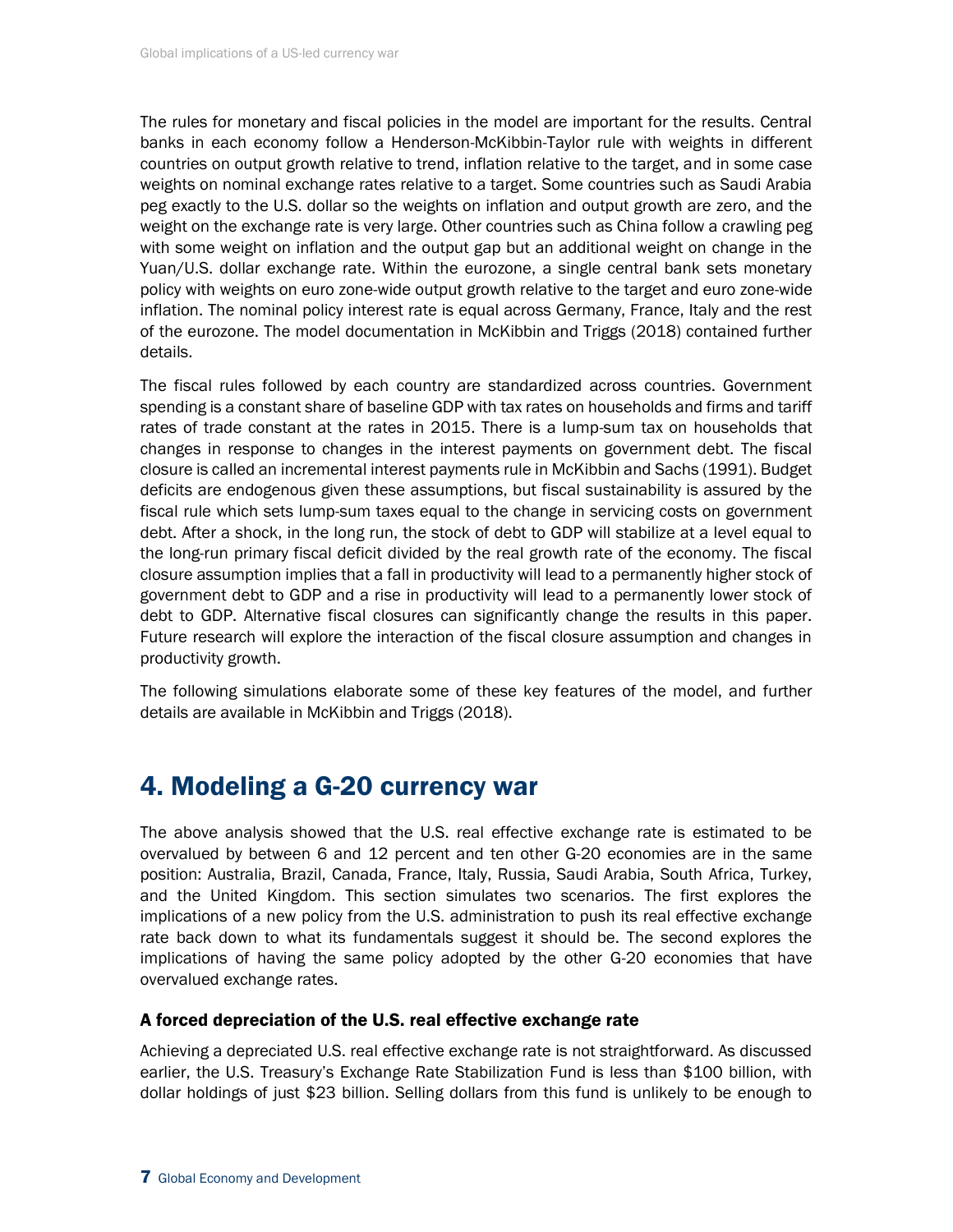achieve a sustained reduction in the U.S. dollar. "These dollar holdings might be sufficient to send a few warning shots, but they are not enough for a major campaign," warned Mark Sobel, a former Treasury official under Barack Obama, adding that the massive scale of the euro/dollar market and China's ability to exert control over the renminbi would likely stymie any U.S. move (Sevastopulo et al., 2019).

Another option, assumed to be the case in the simulations below, is for the U.S. Federal Reserve to take the lead. This policy involves the Fed abiding by the wishes of President Trump, Elizabeth Warren, and those who sponsored the bipartisan bill in the U.S. Senate discussed earlier, by agreeing to maintain low interest rates while tolerating higher inflation to achieve a sustained reduction in the value of the U.S. dollar. Achieving this may be more difficult at present given the relatively non-responsive Phillips Curve in the United States. But it is reasonably assumed that, with enough effort, the Fed is ultimately able to achieve this outcome. Given the U.S. dollar is assessed by the IMF to be between 6 and 12 percent overvalued, the below simulation assumes the U.S. seeks to depreciate the exchange rate by the midpoint of this estimate: 9 percent.

Consider first the implications of this policy for the United States. U.S. authorities bring about the depreciation in the dollar by pushing down interest rates. Short-term interest rates fall by 250 basis points (2.5 percent) in the first year and inflation is permanently higher (Figure 5). As of 13 August 2019, the U.S. Federal Funds Rate is at 2.25 percent. The G-Cubed model therefore assumes that the U.S. Federal Reserve is able to stimulate the economy through negative short-term interest rates. By way of context, a five percent cut in interest rates is how much the U.S. Federal Reserve normally reduces interest rates during an economic downturn. The consequence of this policy is that financial capital shifts out of the U.S. to enjoy higher interest rates overseas. As capital leaves the U.S., it pushes down the exchange rate. This brings about the desired depreciation of the nominal exchange rate which falls 9 percent (reflected in the model as a nominal appreciation in the exchange rates of U.S. trading partners). The effect on the real effective exchange rate is more muted, falling by 3.5 percent (Figure 6).

This depreciation in the real effective exchange rate is only temporary. The 3.5 percent depreciation only lasts for the first year of the shock. In the second year, the real effective exchange rate is only 1 percent below the baseline and then gradually returns to baseline over the following five years. The reason for this is straightforward. Recall that the real effective exchange rate is the nominal exchange rate multiplied by the ratio of prices in the United States and the prices prevailing overseas (weighted by how much those countries trade with the United States). Even though the nominal exchange rate is depreciating (acting to reduce the real effective exchange rate), U.S. prices are also increasing due to permanently higher inflation (acting to increase the real effective exchange rate). Prices also adjust in the economies of U.S. trading partners which, in many instances, further offset the nominal exchange rate depreciation. The fact that prices will eventually adjust reveals the first of three critical insights for the United States in deciding whether it should pursue this policy: that the effect of this policy in depreciating the real effective exchange rate is only temporary.

Lower interest rates also have substantial consequences for investment and consumption in the U.S. but, like the exchange rate, these effects are only temporary. U.S. investment spikes by 20 percent relative to the baseline in the first year as firms' borrowing costs fall and as they respond to higher domestic prices (brought about by the increase in inflation) and higher short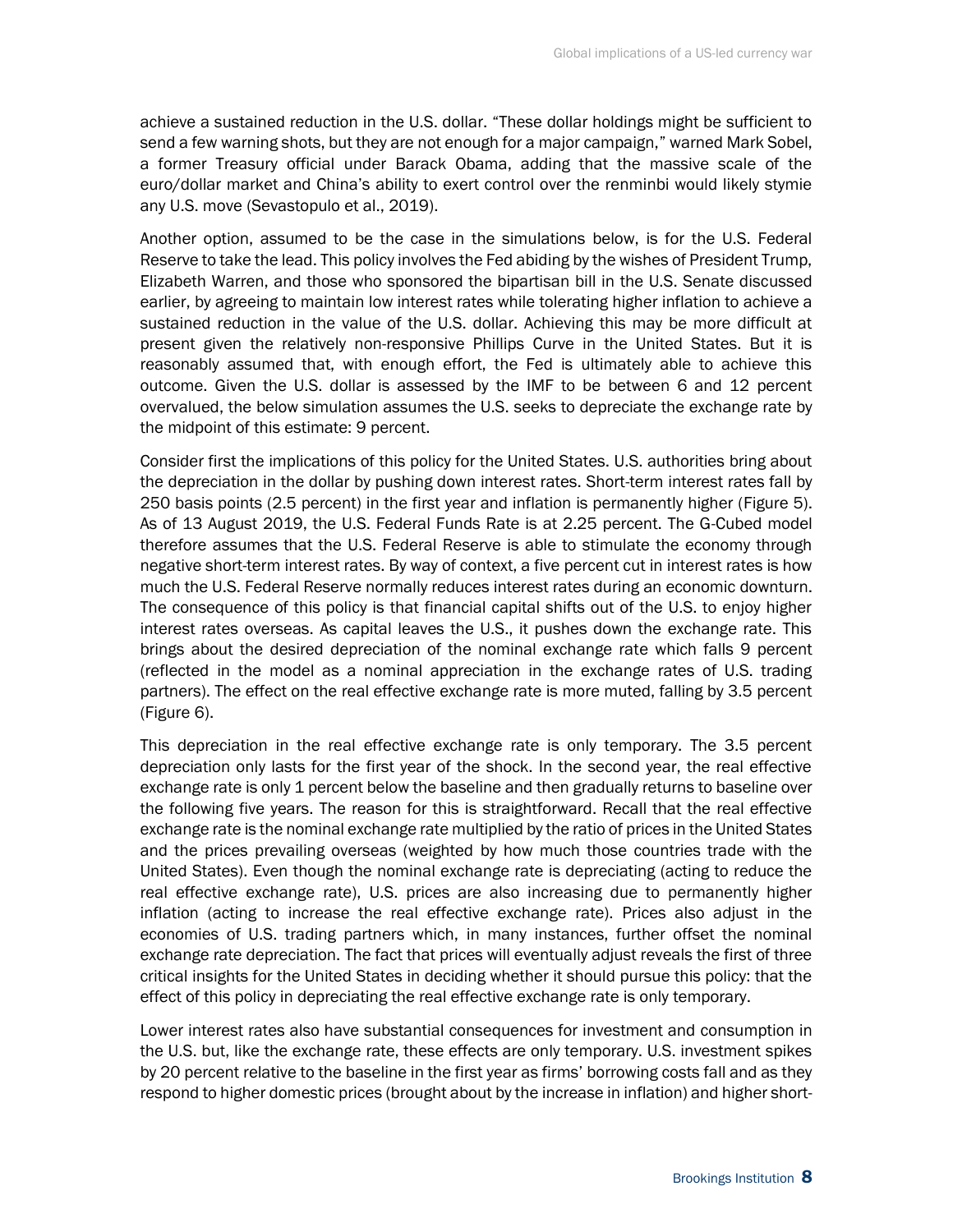term growth (Figure 7). Consumption spikes by 3.25 percent in the first year as lower interest rates reduce consumers' borrowing costs and reduce their incentives to save, encouraging them to bring forward consumption from the future (Figure 8). Both the spike in investment and consumption are driven by backward-looking firms and households whereas forwardlooking firms and households correctly perceive the shock to be temporary.

Given the large increases in the two biggest components of GDP—consumption and investment—U.S. GDP unsurprisingly increases substantially in the first year, rising 4.8 percent (Figure 9). But the story for investment, consumption and GDP is the same as the story for the real effective exchange rate: the shock is temporary. All these variables quickly return to baseline. GDP returns to baseline within 5 years, investment within 4 years and consumption in just 2 years. This reveals the second of the three critical insights for the United States: the real economic benefits of this policy are only temporary. Although it produces a large shortterm sugar hit, the economy quickly adjusts to the shock and returns to baseline.

But perhaps the most interesting result is how these different variables influence the U.S. trade balance. Many of President Trump's complaints about the high U.S. dollar are in the context of him wanting the U.S. to export more goods and services to the world and his belief that a high U.S. dollar is preventing this. But a critical finding from the G-Cubed model is that this policy results in a larger trade deficit for the United States, not a smaller one. Rather than improving the U.S. trade balance, the model finds that the U.S. trade balance weakens by 0.4 percent of GDP in the first year and 0.1 percent of GDP in the second year (Figure 10).

This may be counterintuitive given the U.S. real effective exchange rate depreciates in the first five years after the shock which, ordinarily, might imply an improving trade balance rather than a worsening trade balance. The reason for the worsened trade balance is that there are a variety of forces other than the real effective exchange rate which are impacting the trade balance, particularly consumption and investment. As earlier, although reducing U.S. interest rates temporarily reduces the real effective exchange rate, it also substantially increases consumption and investment. As consumers increase their consumption, they increase their consumption of both domestic and imported goods, particularly favoring imported goods given the relative price effects through the increased price of domestically produced goods from higher inflation. Similarly for investment, some of the savings needed to finance the large increase in U.S. investment comes from overseas which acts to moderate the capital outflows triggered by lower U.S. interest rates. This reveals the third of the three critical insights for the United States: although the policy temporarily depreciates the real effective exchange rate, it does nothing to reduce the U.S. trade balance. In fact, the consequences of this policy are to make the U.S. trade deficit larger, not smaller, because of how this policy changes consumption and investment patterns. This shows that the belief that a depreciated nominal exchange rate will necessarily boost U.S. exports is simplistic because it ignores what happens to the real effective exchange rate and the impacts of the policy mechanism that brings about that depreciation (lower interest rates) on consumption and investment.

The impacts of this policy for other countries typically follow the inverse pattern to the United States, with some notable exceptions given the differing exchange rate and monetary policy frameworks and other economic characteristics between countries. The changes in exchange rates are most substantial for the largest trading partners of the U.S. (Figure 11). The real effective exchange rates of Canada and Mexico both appreciate by 2.75 percent in the first year of the shock before returning to the baseline. The exchange rates of other countries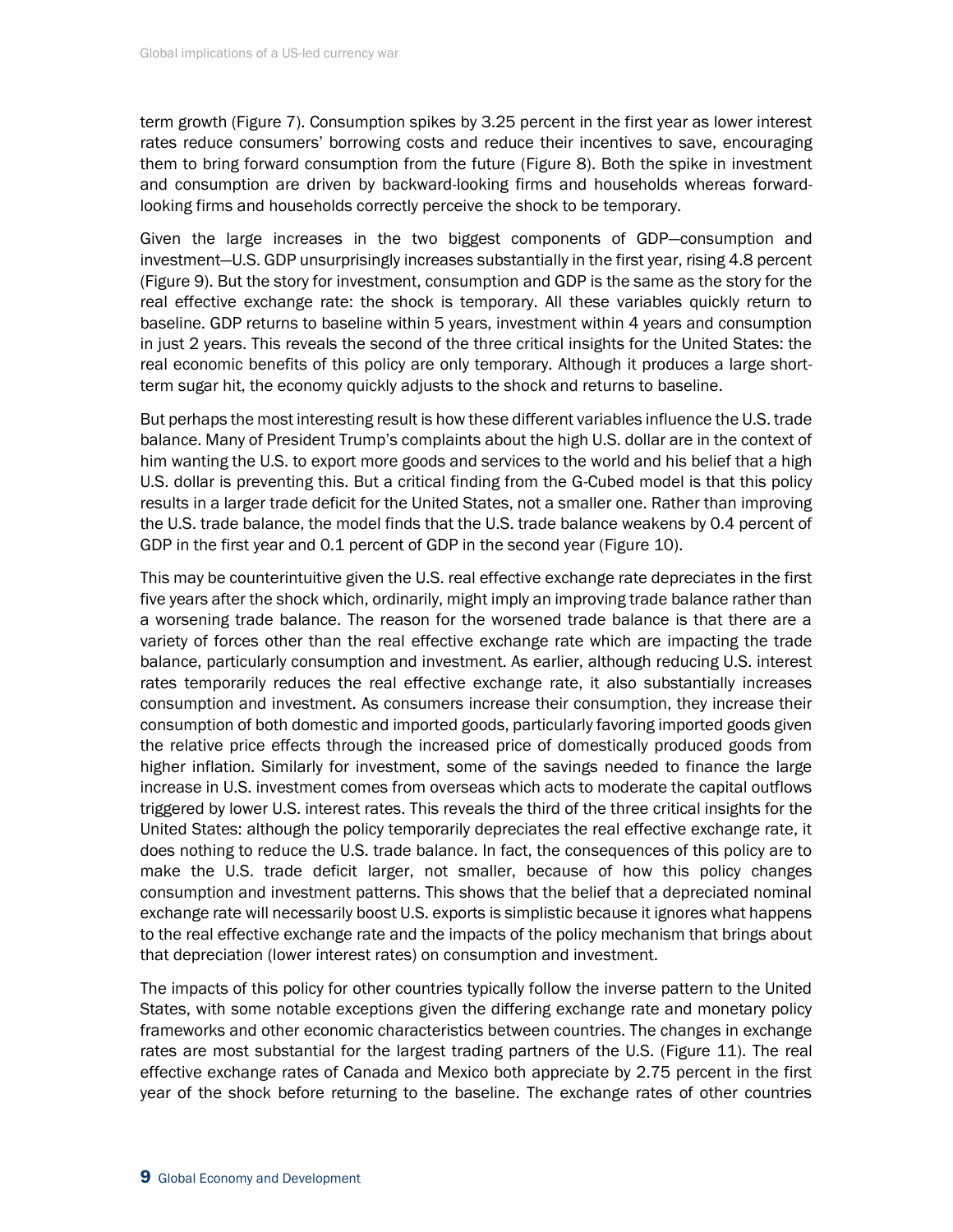appreciate by differing degrees depending on their trade and financial linkages to the US. The exceptions are Saudi Arabia and China which both experience depreciated real effective exchange rates. This is because Saudi Arabia maintains a fixed peg against the U.S. dollar and China maintains a managed exchange rate against a basket of international currencies, but heavily weighted towards the U.S. dollar.

Recall from earlier that some G-20 economies had undervalued exchange rates while some had overvalued exchange rates. For 5 of these 20 economies, a depreciated U.S. dollar brings their exchange rates closer to their fundamentals: either increasing the value of undervalued exchange rates or reducing the value of overvalued exchange rates. But for 6 of these 20 economies, the shock makes their currency misalignments even worse. For the remaining 9 of these 20 economies, their exchange rate valuations are effectively unchanged.

These results are summarized in Table 2. The overvalued exchange rates of Australia, Brazil, Canada, France, and the United Kingdom are made more overvalued by the shock, while the exchange rate of China is made more undervalued. This is the opposite of what the Trump administration says it wants to see from China's exchange rate. For Argentina, Korea, Mexico, Saudi Arabia, and the United States, their real effective exchange rates move closer to what their fundamentals imply their exchange rate should be. For Germany, India, Indonesia, Italy, Japan, Russia, South Africa, Turkey, and the euro area, the effect is negligible, leaving the valuation of their real effective exchange rates broadly unchanged.

|               | Original IMF estimate of real                            | Real effective exchange rate         | Change |
|---------------|----------------------------------------------------------|--------------------------------------|--------|
|               | effective exchange rate<br>valuations for G20 countries, |                                      |        |
|               | valuations                                               | adjusted for the impact of a US      |        |
|               |                                                          | unilateral exchange rate devaluation |        |
| Argentina     | $-12.5$                                                  | $-11.9$                              | $+0.6$ |
| Australia     | 6                                                        | 6.7                                  | $+0.7$ |
| <b>Brazil</b> | 1.5                                                      | 2.5                                  | $+1.0$ |
| Canada        | 7.5                                                      | 10.2                                 | $+2.7$ |
| China         | $-1.5$                                                   | $-1.8$                               | $-0.3$ |
| France        | 2.5                                                      | 2.6                                  | $+0.1$ |
| Germany       | $-13$                                                    | $-12.9$                              | $+0.1$ |
| India         | 0                                                        | 0.4                                  | $+0.4$ |
| Indonesia     | $-4$                                                     | $-3.7$                               | $+0.3$ |
| Italy         | 5                                                        | 5.1                                  | $+0.1$ |
| Japan         | $-1.5$                                                   | $-1.1$                               | $+0.4$ |
| Korea         | $-4$                                                     | $-3.5$                               | $+0.5$ |
| Mexico        | -6                                                       | $-3.2$                               | $+2.8$ |
| Russia        | $-7$                                                     | $-6.6$                               | $+0.4$ |
| Saudi Arabia  | 8.5                                                      | 8.3                                  | $-0.2$ |
| South Africa  | $\overline{7}$                                           | 7.4                                  | $+0.4$ |
| Turkey        | $-15$                                                    | $-14.8$                              | $+0.2$ |
| UK            | 7.5                                                      | 7.8                                  | $+0.3$ |
| <b>US</b>     | 9                                                        | 5.6                                  | $-3.4$ |
| Euro area     | $-3$                                                     | $-2.7$                               | $+0.3$ |

#### Table 2. How real effective exchange rate valuations change according to the shock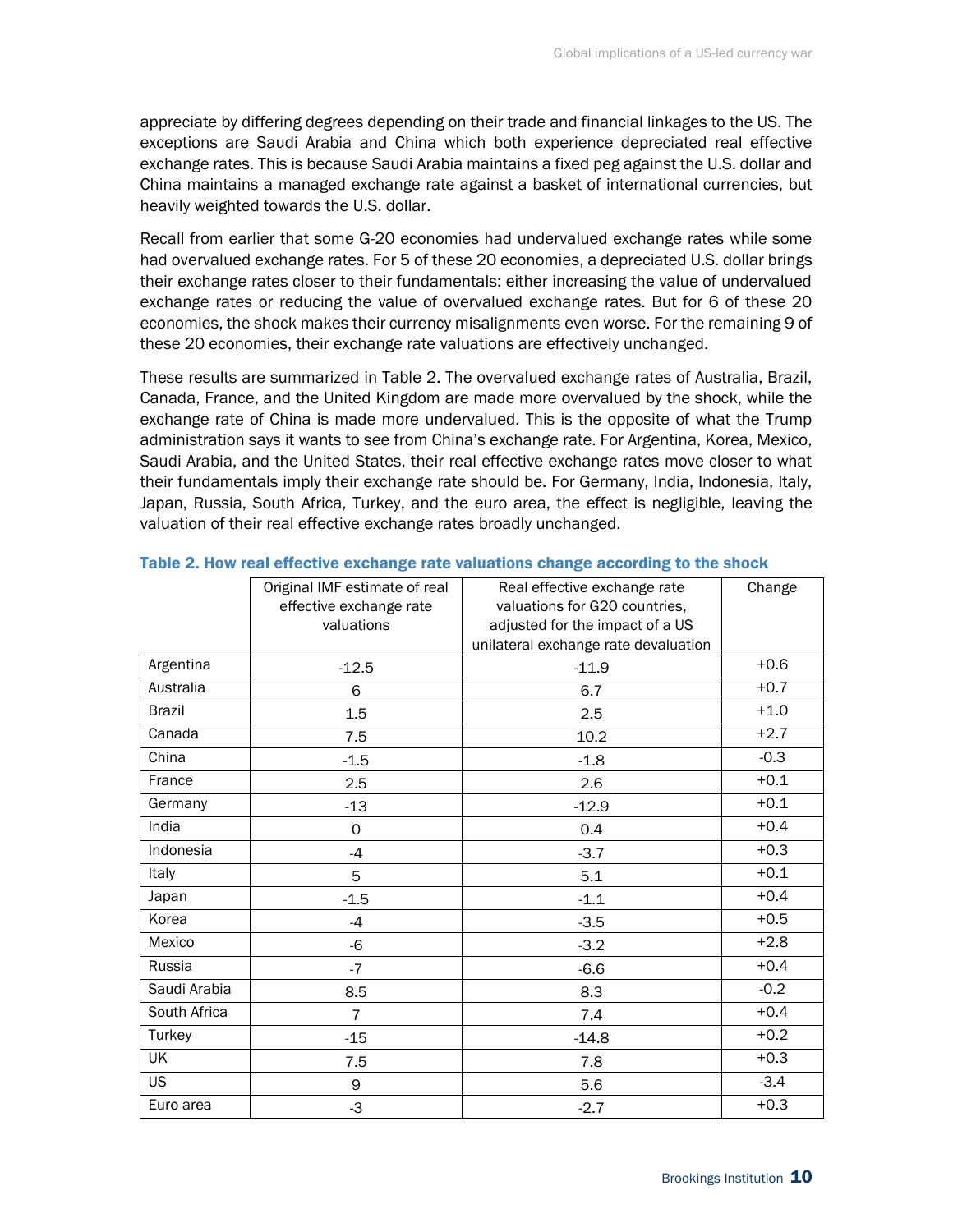There are similar effects on trade balances. The largest trading partners with the U.S.—Canada, Mexico, Germany, the United Kingdom and Japan—benefit the most, with their trade balances improving by up to 0.2 percent of GDP (Figure 12). If the objective of a depreciated U.S. real effective exchange rate was to claw back demand from other countries, these results, again, show that such as policy has the opposite effect.

The impacts on investment are more varied. Saudi Arabia and China see large increases in investment which, again, relates to their exchange rate frameworks. Both countries must push down their interest rates in order to maintain their exchange rates against the U.S. dollar which, in turn, stimulates investment and consumption. But most other countries experience a fall in investment by up to 1 percent as capital leaves their economies to finance the investment booms in the United States, China, and Saudi Arabia (Figure 13).

The overall effect for the GDP of other countries is positive. For the reasons just discussed, the most substantial benefits are enjoyed by the largest U.S. trading partners—Canada (a first-year increase in GDP of 0.9 percent), China (0.8 percent) and Mexico (0.7 percent). Like China, Saudi Arabia also benefits (0.6 percent) due to its fixed exchange rates against the U.S. dollar. Countries which export capital goods—such as Japan and Germany—also benefit significantly from increased exports of capital goods feeding into the investment boom (Figure 14). This is an important finding. It shows that the impact of a depreciated U.S. dollar is not negative for other countries once the impacts of the mechanism that brings about the depreciation (i.e., lower U.S. interest rates) are considered, particularly their impact on global trade and capital flows. It also reiterates the benefits of this policy to China, contradicting the stated aims of the Trump administration.

But there are important sectoral effects to be considered, too. Just because the shock benefits a country does not mean those benefits are equally shared. In the U.S., the impact of the shock is fairly uniform across sectors (Figure 15). But in Canada, Mexico, and Australia, the shock disproportionately benefits the energy and mining sectors because these sectors feed into the investment booms taking place in the U.S. and elsewhere (Figure 16). This shifts resources into those sectors through changes in relative prices, away from other sectors, such as services. The effects on labor and capital flows are significant, as changes in relative wages and prices shift labor and capital into the booming energy and mining sectors.

## What if U.S. trading partners retaliate?

Our above simulation shows that a number of economies see their already overvalued exchange rates made even more overvalued by this policy from the United States. These countries may, rightly, feel aggrieved. The question is what the implications would be if these economies—Australia, Brazil, Canada, Saudi Arabia, and the United Kingdom4—were to retaliate and adopt the same policy as the United States.

First, consider what happens to real effective exchange rates. When the U.S. was acting alone, it was able to achieve (albeit temporarily) a depreciation in its real effective exchange rate of 3.5 percent. But this is more difficult when other economies are undertaking the same policy. While the U.S. is trying to deprecaite its exchange rate, we now assume plausibly that multiple

<sup>4</sup> France and Italy are not included because they share the euro which, according to the IMF, is undervalued.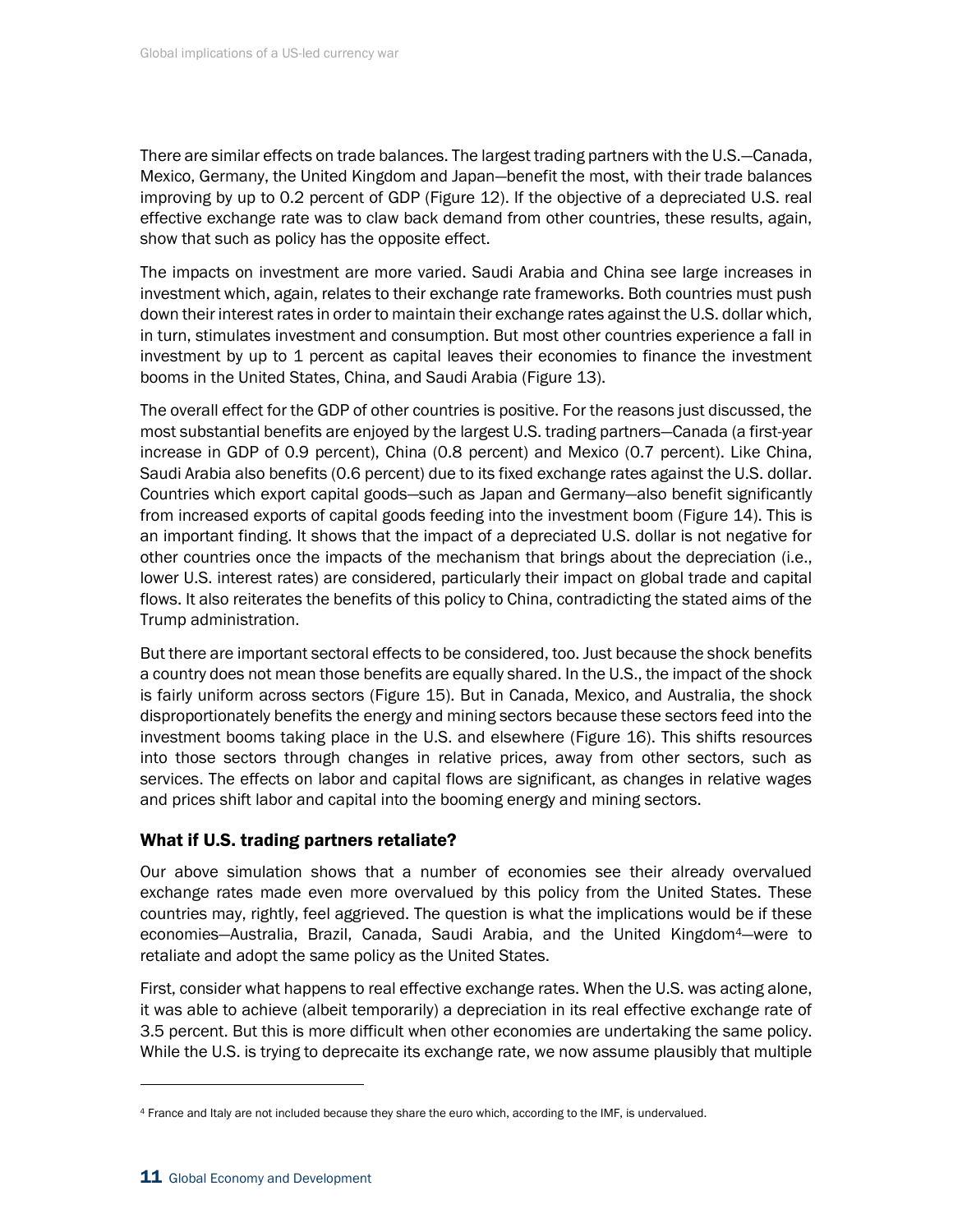other countries are now pushing it back up. The net effect for the United States is that, instead of depreciating by 3.5 percent, it depreciates by only 2.9 percent (Figure 17).

For the five other G-20 countries who were also trying to deprecaite their exchange rates (Australia, Brazil, Canada, Saudi Arabia, and the United Kingdom), the results are more mixed. The United Kingdom and Australia are both able to depreciate their real effective exchange rates, by 2.6 and 1 percent, respectively, albeit by less than they would like given that the simultaneous depreciations of the exchange rates of other G-20 economies makes it more difficult. Brazil, Canada, and Saudi Arabia fail to achieve a depreciation at all (Figure 18).

Table 3 extends Table 2. It summarises the effects on the overall valuation of exchange rates for all G-20 economies. It compares the IMF's original estimates for whether the real effective exchange rates of G-20 economies were overvalued or undervalued (column 1) to what happens to that estimate when the U.S. depreciates its exchange rate alone (column 2) and what happens to that estimate when the other countries seek to depreciate their exchange rates at the same time as the U.S. (column 3). The real effective exchange rate of the U.S., for example, was originally estimated to be overvalued by 9 percent. When the U.S. seeks to depreciate its exchange rate with no change in the policies from other G-20 economies, the U.S. real effective exchange rate is overvalued by less: 5.6 percent. But when other countries seek to devalue their exchange rates at the same time, the ability of the U.S. to devalue its exchange rate is marginally weaker so its exchange rate remains overvalued by a larger 6.2 percent.

Consider the five other economies which seek to devalue their exchange rates in response to the US. Australia, Brazil, Canada, and United Kingdom all have overvalued exchange rates which are made more overvalued when the U.S. seeks to devalue its exchange rate. By retaliating and seeking to devalue their own exchange rates, Australia and Canada manage to fend-off much of this effect. Brazil and Canada, on the otherhand, fail to do so. The effects of the U.S. and other countries seeking to devalue their currencies dominates the attempts by Brazil and Canada to devalue their own currencies due to their trade and investment linkages across the G-20.

The critical impact of having other countries with overvalued exchange rates implement this policy along with the U.S. is that it forces more adjustment onto the countries that have undervalued exchange rates which are not implementing this policy.

First, it makes their undervalued real effective exchange rates less undervalued. Argentina's exchange rate, for example, goes from being undervalued by 12.5 percent to being undervalued by 11.7 percent. The euro area's exchange rate goes from being undervalued by 3 percent to be undervalued by only 2.4 percent.

Second, it exacerbates the investment effects (Figure 19). Each of the economies seeking to depreciate their real effective exchange rate experience the same sharp increases in investment as the U.S. did in the previous section. But for non-depreciating economies, the negative investment effect (as capital leaves their economies to finance the investment boom in the depreciating economies) is now more severe. The only non-depreciating economy which experiences an increase in investment is China which, as earlier, is a result of its managed exchange rate regime.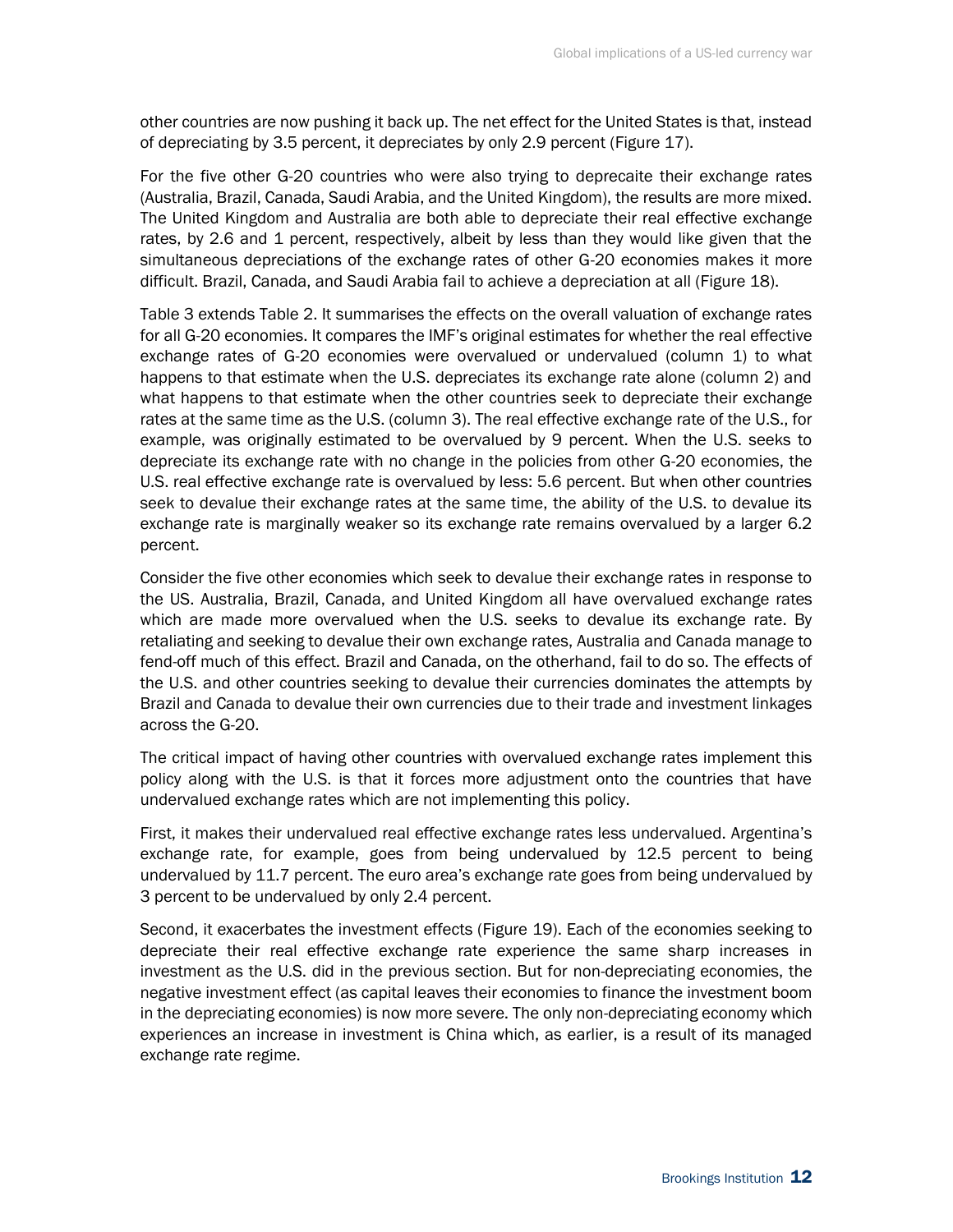|               | Original IMF estimate of<br>real effective exchange<br>rate valuation | Real effective exchange<br>rate valuation when US<br>depreciates alone | Real effective exchange<br>rate valuation when<br>multiple countries<br>depreciate |
|---------------|-----------------------------------------------------------------------|------------------------------------------------------------------------|------------------------------------------------------------------------------------|
| Argentina     | $-12.5$                                                               | $-11.9$                                                                | $-11.7$                                                                            |
| Australia     | 6                                                                     | 6.7                                                                    | 5.0                                                                                |
| <b>Brazil</b> | 1.5                                                                   | 2.5                                                                    | 2.3                                                                                |
| Canada        | 7.5                                                                   | 10.2                                                                   | 8.1                                                                                |
| China         | $-1.5$                                                                | $-1.8$                                                                 | $-1.7$                                                                             |
| France        | 2.5                                                                   | 2.6                                                                    | 2.8                                                                                |
| Germany       | $-13$                                                                 | $-12.9$                                                                | $-12.7$                                                                            |
| India         | 0                                                                     | 0.4                                                                    | 0.7                                                                                |
| Indonesia     | $-4$                                                                  | $-3.7$                                                                 | $-3.5$                                                                             |
| Italy         | 5                                                                     | 5.1                                                                    | 5.2                                                                                |
| Japan         | $-1.5$                                                                | $-1.1$                                                                 | $-0.8$                                                                             |
| Korea         | $-4$                                                                  | $-3.5$                                                                 | $-3.3$                                                                             |
| Mexico        | $-6$                                                                  | $-3.2$                                                                 | $-3.1$                                                                             |
| Russia        | $-7$                                                                  | $-6.6$                                                                 | $-6.4$                                                                             |
| Saudi Arabia  | 8.5                                                                   | 8.3                                                                    | 8.6                                                                                |
| South Africa  | $\overline{7}$                                                        | 7.4                                                                    | 7.6                                                                                |
| Turkey        | $-15$                                                                 | $-14.8$                                                                | $-14.6$                                                                            |
| <b>UK</b>     | 7.5                                                                   | 7.8                                                                    | 4.9                                                                                |
| <b>US</b>     | $\mathsf 9$                                                           | 5.6                                                                    | 6.2                                                                                |
| Euro area     | $-3$                                                                  | $-2.7$                                                                 | $-2.4$                                                                             |

### Table 3. How real effective exchange rate valuations change according to the shock

Note: Devaluing economies are shaded

The U.S. trade balance remains negative to around the same degree as before. Australia also suffers a worsening trade balance. But the other economies—the United Kingdom, Canada, and Saudi Arabia experience a slightly improved trade balance by up to 0.5 percent of GDP (Figure 20). The overall effect on GDP for the depreciating economies is positive but temporary, as with the U.S. The first-year boost in GDP ranges from 3.5 percent for Australia and Canada (Figure 21). This reflects both how much they depreciated their exchange rates and the spillover effects from other economies. Non-depreciating economies also benefit, and more so than when only the U.S. was acting. China is again the largest beneficiary due to its exchange rate framework, followed by Mexico, as one of the largest U.S. trading partners.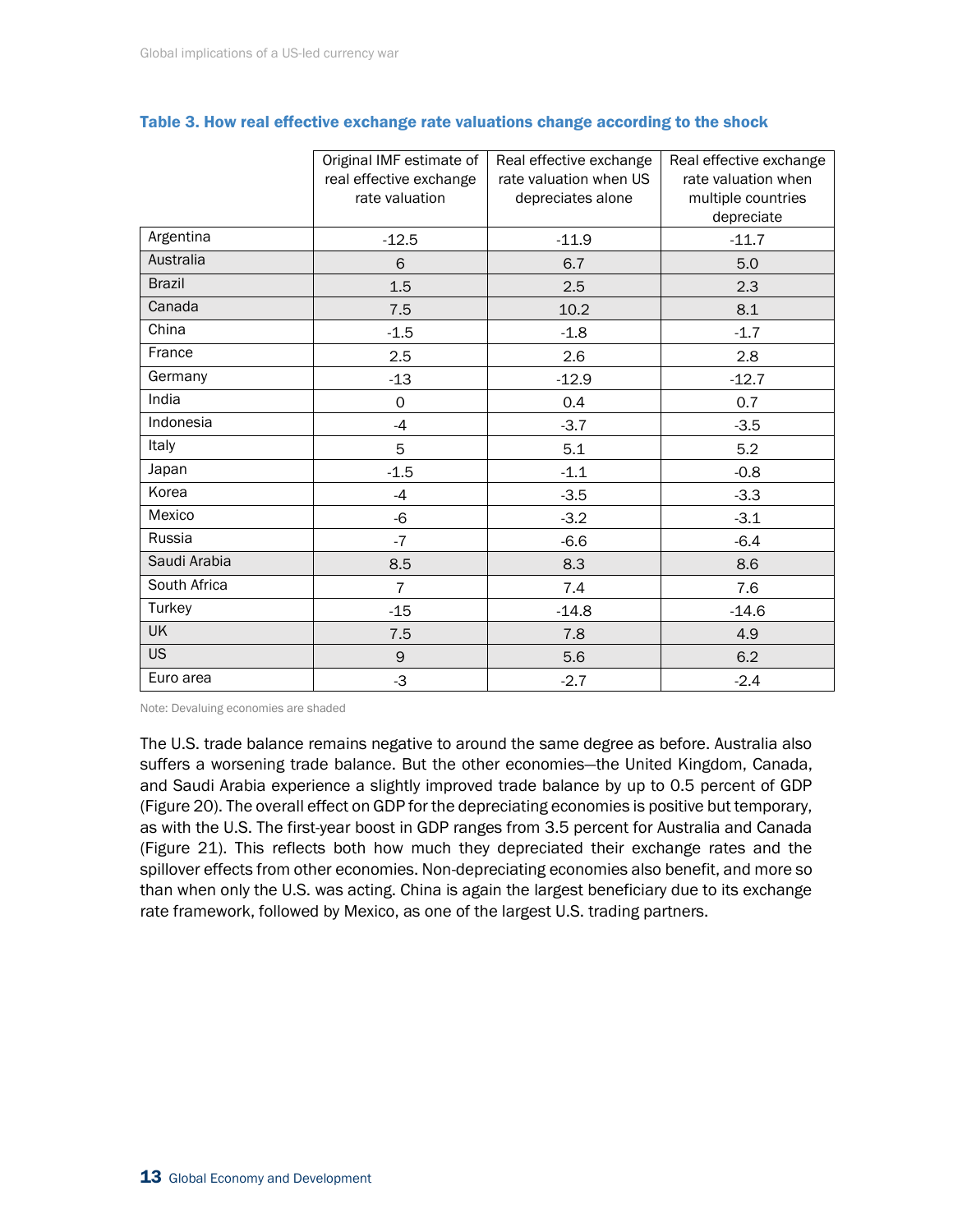# 5. Conclusion and policy implications

"Other countries around the world doing anything possible to take advantage of the United States, knowing that our Federal Reserve doesn't have a clue!" tweeted the President of the United States. "They raised rates too soon, too often, & tightened, while others did just the opposite.... Our most difficult problem is not our competitors, it is the Federal Reserve!"

This paper explored what would happen if President Trump and others, such as Presidential hopeful Elizabeth Warren, were delivered this wish. It explored what would happen if the U.S. Federal Reserve aggressively cut interest rates and tolerated higher inflation in order to bring down the U.S. real effective exchange rate which, according to analysis from the IMF, is overvalued by between 6 and 12 percent. The paper then explored what would happen if other countries retaliated given that 11 of the G-20 economies are in the same position as the United States in having overvalued exchange rates—including Australia, Brazil, Canada, France, Italy, Russia, Saudi Arabia, South Africa, Turkey and the United Kingdom—along with many more outside the G-20 grouping.

The analysis reveals several insights, and warnings, for the U.S. administration.

First, it shows that many of the allegations from the U.S. administration about the currencies of other economies are not substantiated. China, for example, historically had an exchange rate that was undervalued by between 5 and 10 percent but has been assessed as being broadly in-line with its fundamentals over the last five years. Since 2012, most G-20 countries are in the same position as the United States in having consistently overvalued exchange rates, including Australia, Brazil, Canada, France, Italy, Russia, Saudi Arabia, South Africa, Turkey, and the United Kingdom. Others have consistently undervalued exchange rates—the euro area, Germany, Japan, Korea, and Mexico—but there is no evidence of persistent one-sided interventions in foreign exchange markets, according to U.S. Treasury assessments.

Second, a policy of lowering interest rates to devalue the U.S. real effective exchange rate is only temporarily effective. Even though the policy brings about a sustained depreciation in the nominal exchange rate (acting to reduce the real effective exchange rate), it also causes U.S. prices to rise due to permanently higher inflation (acting to increase the real effective exchange rate). As a result, the desired depreciation in the real effective exchange rate only lasts for the first year of the shock. In the second year, the real effective exchange rate is only 1 percent below the baseline and then gradually returns to baseline over the following five years.

Third, the economic benefits of this policy are also temporary. Consumption and investment rise sharply as firms and households respond to lower interest rates and GDP improves. But the economy quickly adjusts. As a result, most of the benefits that flow from this shock have evaporated within the space of two or three years. This also assumes there is no increase in risk premia which, as investors became concerned by unpredictable exchange rate and monetary policy frameworks, would have a variety of negative consequences.

Fourth, even though the real effective exchange rate is depreciated by this policy (albeit only temporarily), the U.S. trade deficit is worsened, not improved. Rather than improving the U.S. trade balance, the model finds that the U.S. trade balance weakens by 0.4 percent of GDP in the first year and 0.1 percent of GDP in the second year. The reason for the worsened trade balance is that there are a variety of forces other than the real effective exchange rate which impact upon the trade balance, particularly consumption and investment. As consumers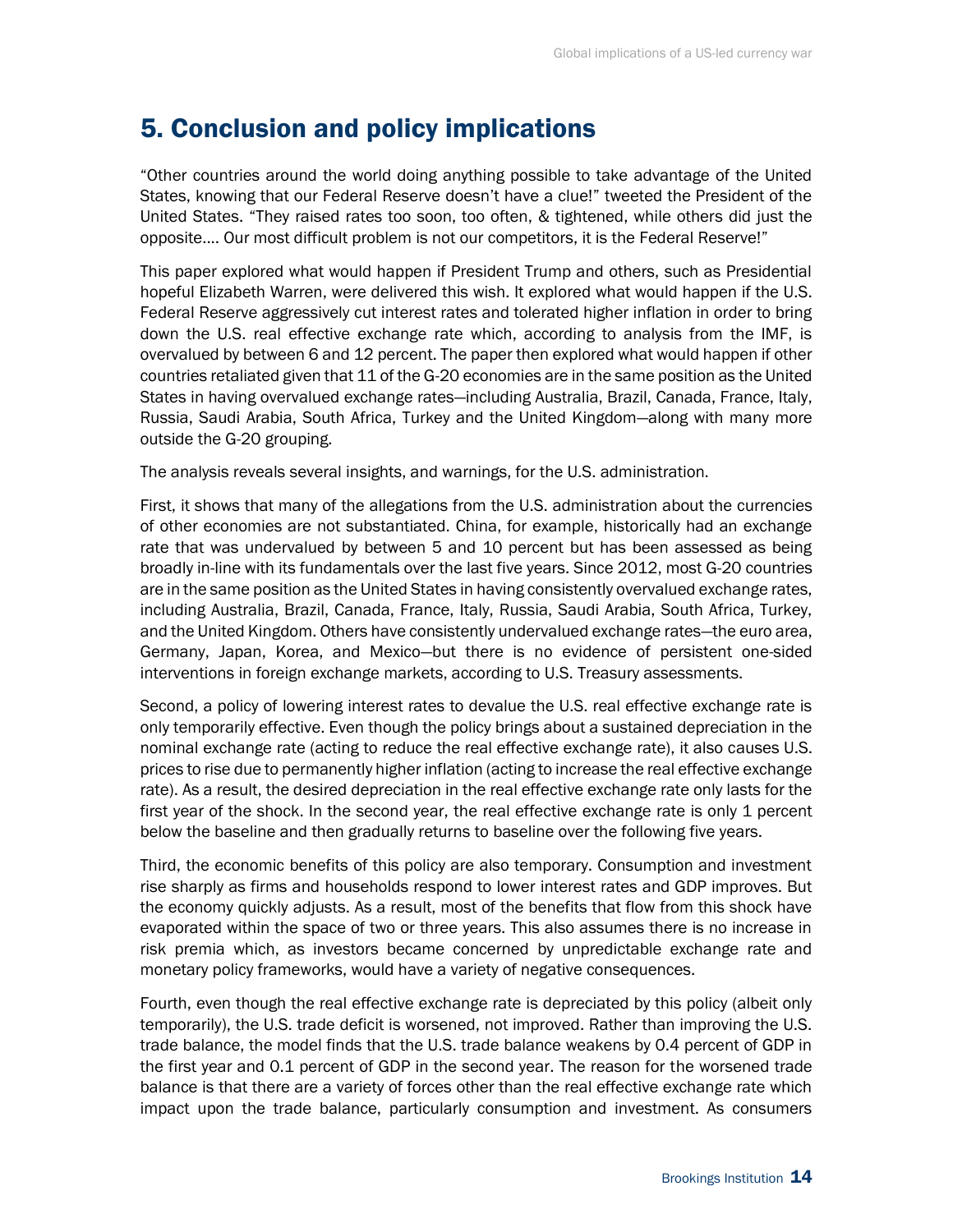increase their consumption, they increase their consumption of both domestic and imported goods, particularly favoring imported goods given relative price effects through the increased price of domestically produced goods from higher inflation. Similarly for investment, some of the savings needed to finance the large increase in U.S. investment comes from overseas which acts to moderate the capital outflows triggered by lower U.S. interest rates. If reducing the U.S. trade deficit is a goal of the Trump administration, this paper suggests that sustained cuts to U.S. interest rates will have the opposite effect.

Fifth, the paper shows that this policy results in China's real effective exchange rate becoming undervalued, the opposite of the Trump administration's stated objective for the Chinese currency. The paper also shows that the policy improves the trade balances of most U.S. trading partners and boosts Chinese GDP. If the objective of a depreciated U.S. real effective exchange rate was to claw back demand from other countries, these results, again, show that such as policy has the opposite effect.

The paper finds that seven G-20 economies see their already overvalued exchange rates made even more overvalued by this U.S. policy. This means that, for many economies, the policy from the U.S. worsens global currency misalignments rather than improves them. The paper therefore explores what would happen if these countries undertook the same policy as the US.

Another insight from the simulations is that having countries retaliate makes it harder for the U.S. to achieve its objective of a depreciated real effective exchange rate. While the U.S. is depreciating its nominal exchange rate against other countries, other countries now push it back up. The net effect for the United States is that it is unable to depreciate its exchange rate by the same amount. The same is true for the other economies seeking to do the same thing. Any of these countries could achieve their objective if they were acting alone, albeit temporarily. But when other countries are trying to do the same thing, the story is much more complex.

The critical impact of having other countries with overvalued exchange rates implement this policy along with the U.S. is that it forces more adjustment onto the countries that have undervalued exchange rates which are not implementing this policy. This means that countries like Germany have more substantial exchange rate adjustments forced upon them than when the U.S. is acting alone. The implications of having many countries acting at the same time causes even more turbulence for capital and trade flows, exacerbating the investment and consumption effects from when the U.S. acts alone.

In sum, this paper is a warning that the general equilibrium effects of a depreciated real effective exchange rate, and the mechanisms utilized to achieve that depreciation, can result is a wide variety of unintended consequences. If the objective of the U.S. administration is to worsen their trade deficit, only temporary devalue the U.S. real effective exchange rate, boost the trade balances of U.S. trading partners, support China's economy and undervalue China's real effective exchange rate, provide only a temporary sugar-hit to the U.S. economy, worsen global currency misalignments and provoke retaliation from their trading partners, then this policy will achieve those objectives. If these are not the objectives of the U.S. administration, then it would be wise to seek alternatives. One alternative policy would be a reversal of the substantial U.S. fiscal stimulus which would lower the U.S. government demand for global savings to finance rising U.S. fiscal deficits. Dealing with the unsustainable expansion of U.S. fiscal deficits would lead to a deprecation of the real effective exchange rate and a more sustained improvement in the U.S. trade balance.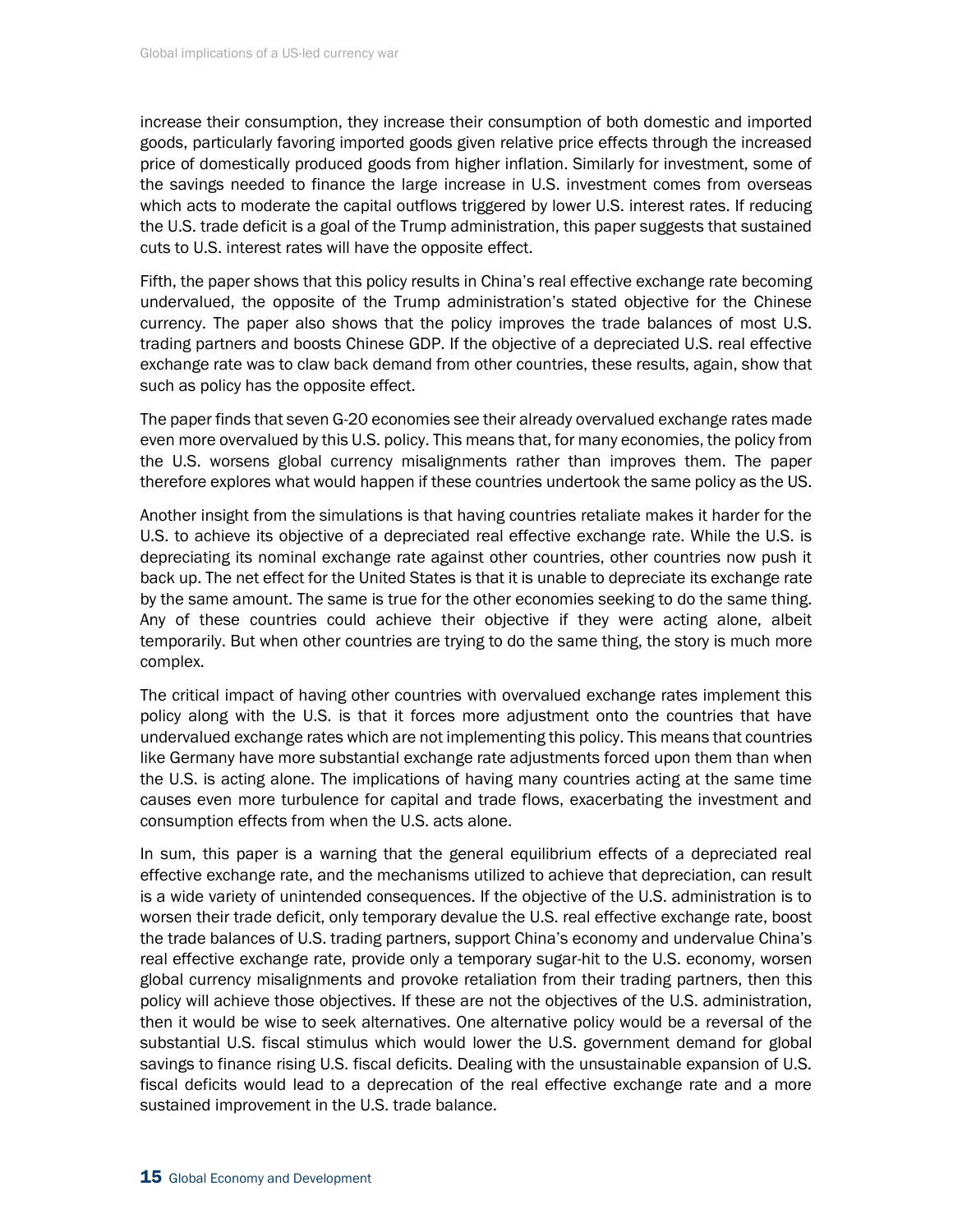# References

Blanchard, O. (2016). Currency wars, coordination, and capital controls. National Bureau of Economic Research. NBER working paper series. Working paper 22388. http://www.nber.org/papers/w22388

Greeley, B. (2019). Washington warms to the idea of a weaker dollar. Financial Times. 19 August. https://www.ft.com/content/a3f8a874-bdac-11e9-89e2-41e555e96722.

IMF (2015). 2015 Spillover Report. International Monetary Fund. 23 July. https://www.imf.org/external/np/pp/eng/2015/060815.pdf

IMF (2019). 2019 External Sector Report: The Dynamics of External Adjustment. International Monetary Fund. July, 2019. https://www.imf.org/en/Publications/ESR/Issues/2019/07/03/2019-external-sectorreport.

McKibbin, W. and Sachs, J. (1991). Global Linkages: Macroeconomic Interdependence and Cooperation in the World Economy. Brookings Institution. Washington D.C. June. https://www.brookings.edu/book/global-linkages/.

McKibbin, W. and Triggs, A. (2018). Modelling the G20. Centre for Applied Macroeconomic Analysis. Working paper 17/2018. Australian National University. April. https://cama.crawford.anu.edu.au/publication/cama-working-paperseries/12470/modelling-g20.

Obstfeld, M. and Rogoff, K. (2000). The six major puzzles in international macroeconomics. NBER Working Paper 7777, Cambridge, MA. National Bureau of Economic Research. http://www.nber.org/chapters/c11059.pdf.

Sevastopulo, D., Politi, J., Smith, C. and Badkar M. (2019). Kudlow says US has 'ruled out' currency intervention. Financial Times. 27 July. https://www.ft.com/content/a79c112a-afb3- 11e9-8030-530adfa879c2.

Triggs A. (2018). Macroeconomic policy cooperation and the G20. The World Economy. Volume 41, Issue 5, pp. 1309-1341. https://onlinelibrary.wiley.com/doi/abs/10.1111/twec.12607.

Vines, D. (2014). Cooperation between countries to ensure global economic growth: a role for the G20? Departmental Working Papers 2014-21. The Australian National University. Arndt-Corden Department of Economics. https://ideas.repec.org/p/pas/papers/2014-21.html

Warren, E. (2019). A plan for economic patriotism. Medium. 4 July. https://medium.com/@teamwarren/a-plan-for-economic-patriotism-13b879f4cfc7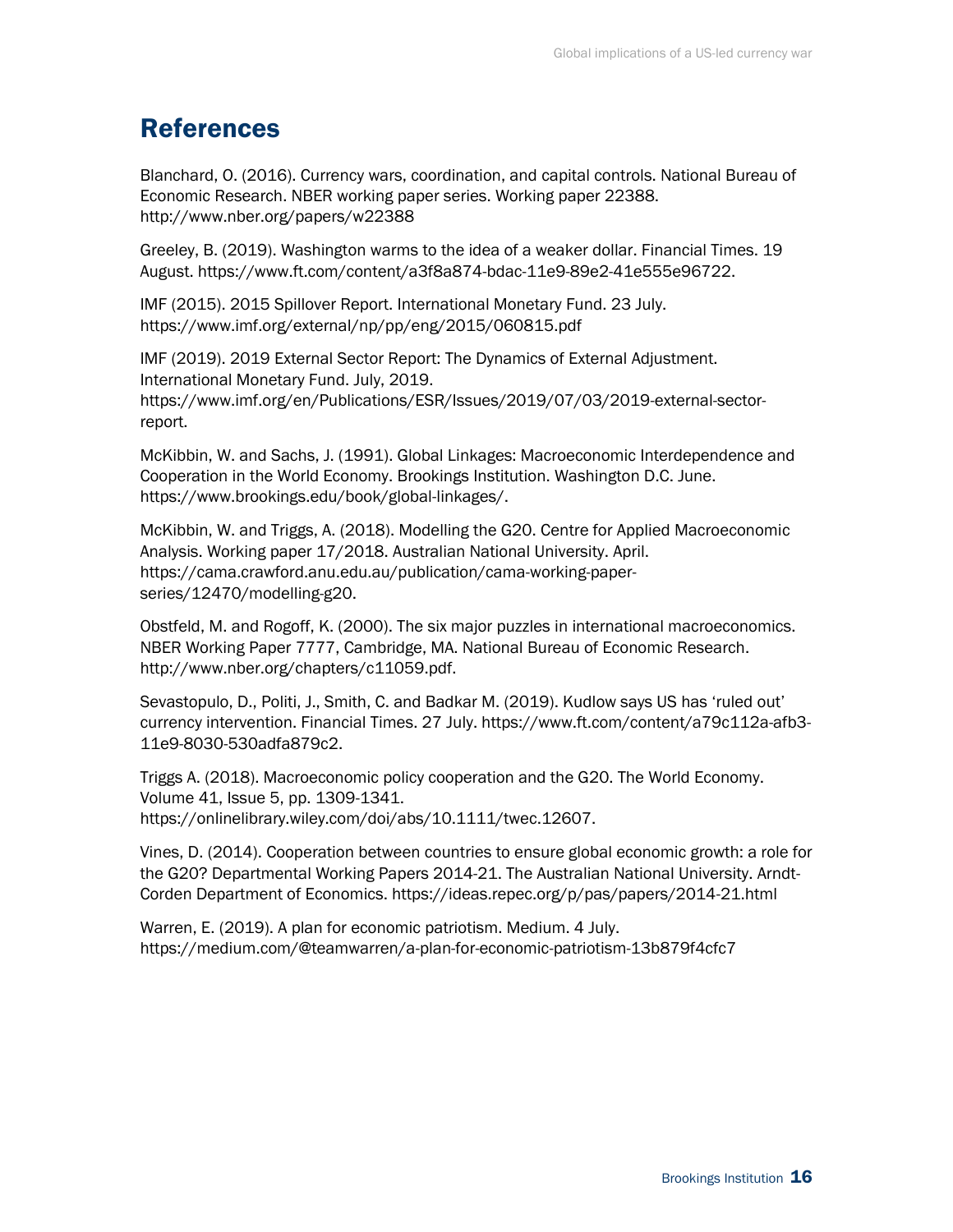# Appendix A: Figures



Figure 1. Exchange rates compared to IMF estimates of fundamental values, 2018

Interpretation: Lines represent the estimate range. A line above zero implies an overvalued exchange rate (e.g. Australia's exchange rate is estimated to be overvalued between 0 and 12 percent). A line below zero implies an undervalued exchange rate (e.g. the euro area's exchange rate is undervalued by between -1 and -5 percent).

Source: IMF (2019).



Figure 2. Exchange rates compared to IMF estimates of fundamental values, 2012-2018

Source: Data compiled from IMF external assessment reports from 2013 to 2019.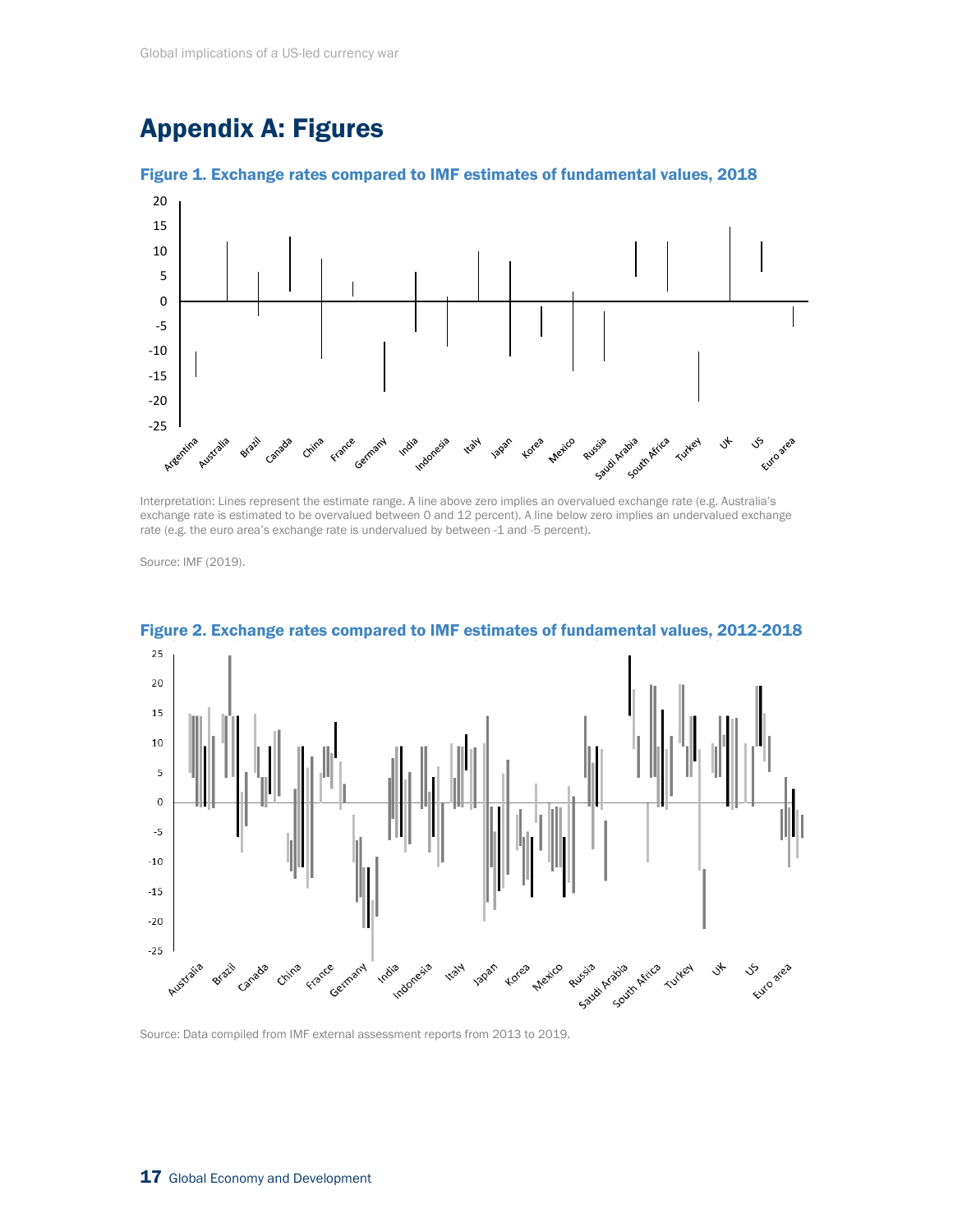

Figure 3. G-20 exchange rate frameworks

Source: Data from the IMF Annual Reports on Exchange Arrangements and Exchange Restrictions, 2009 to 2019



## Figure 4. G-20 countries whose IMF exchange rate classifications have changed since 2008

Source: Data from the IMF Annual Reports on Exchange Arrangements and Exchange Restrictions, 2009 to 2019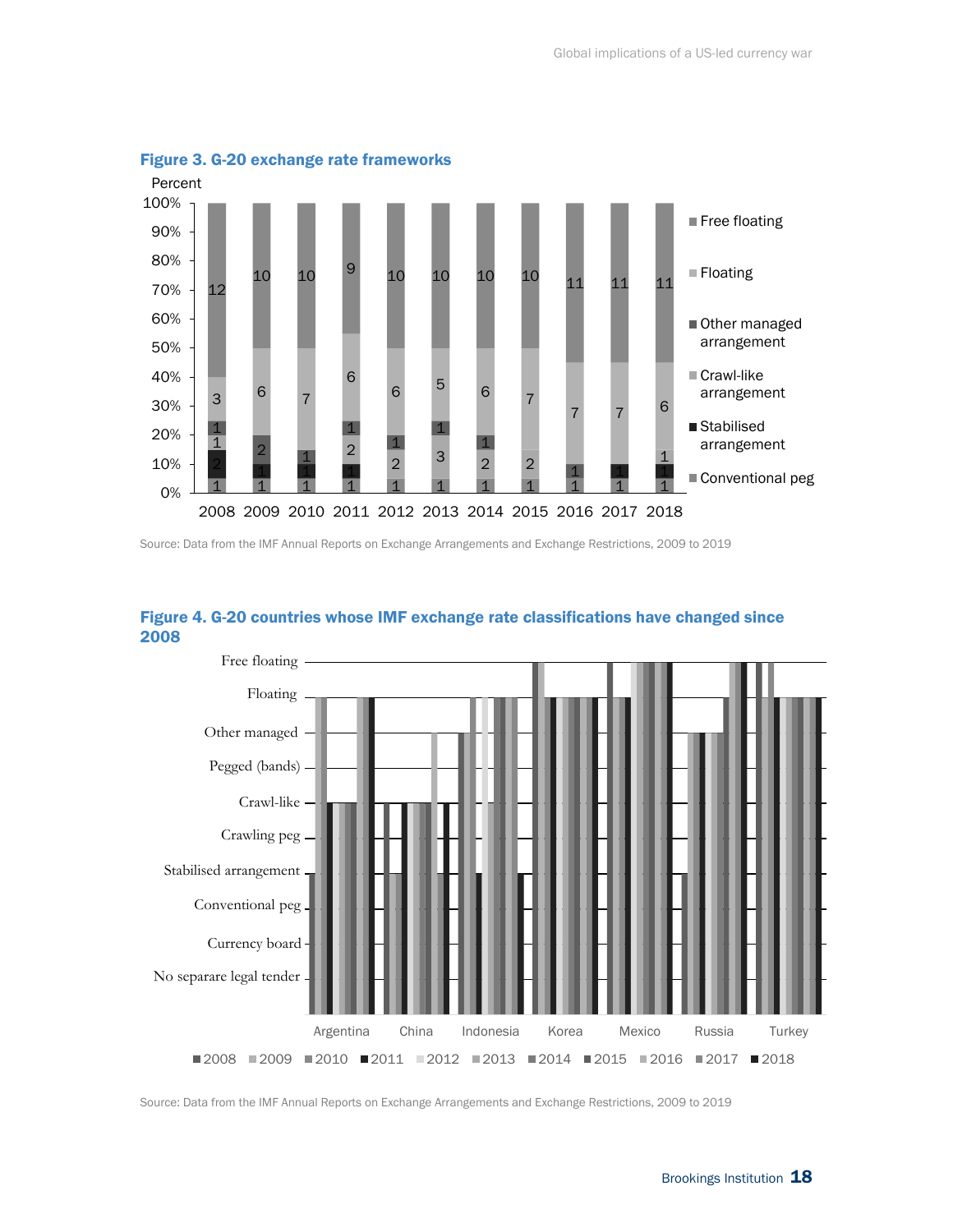

2019 2024 2029 2034 2039

 $\bullet$  USA







-4.0 -3.5 -3.0 -2.5 -2.0 -1.5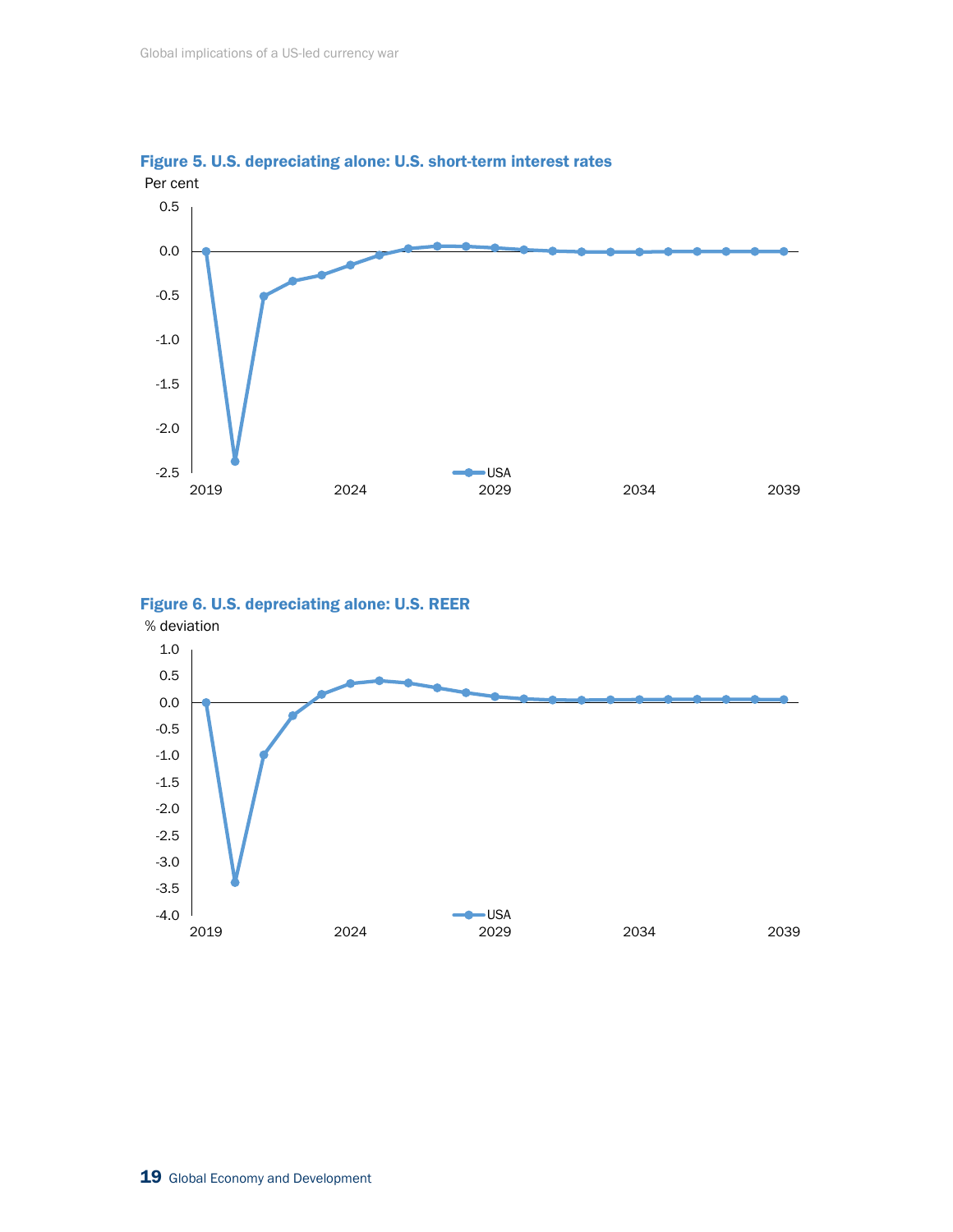

Figure 7. U.S. depreciating alone: U.S. investment



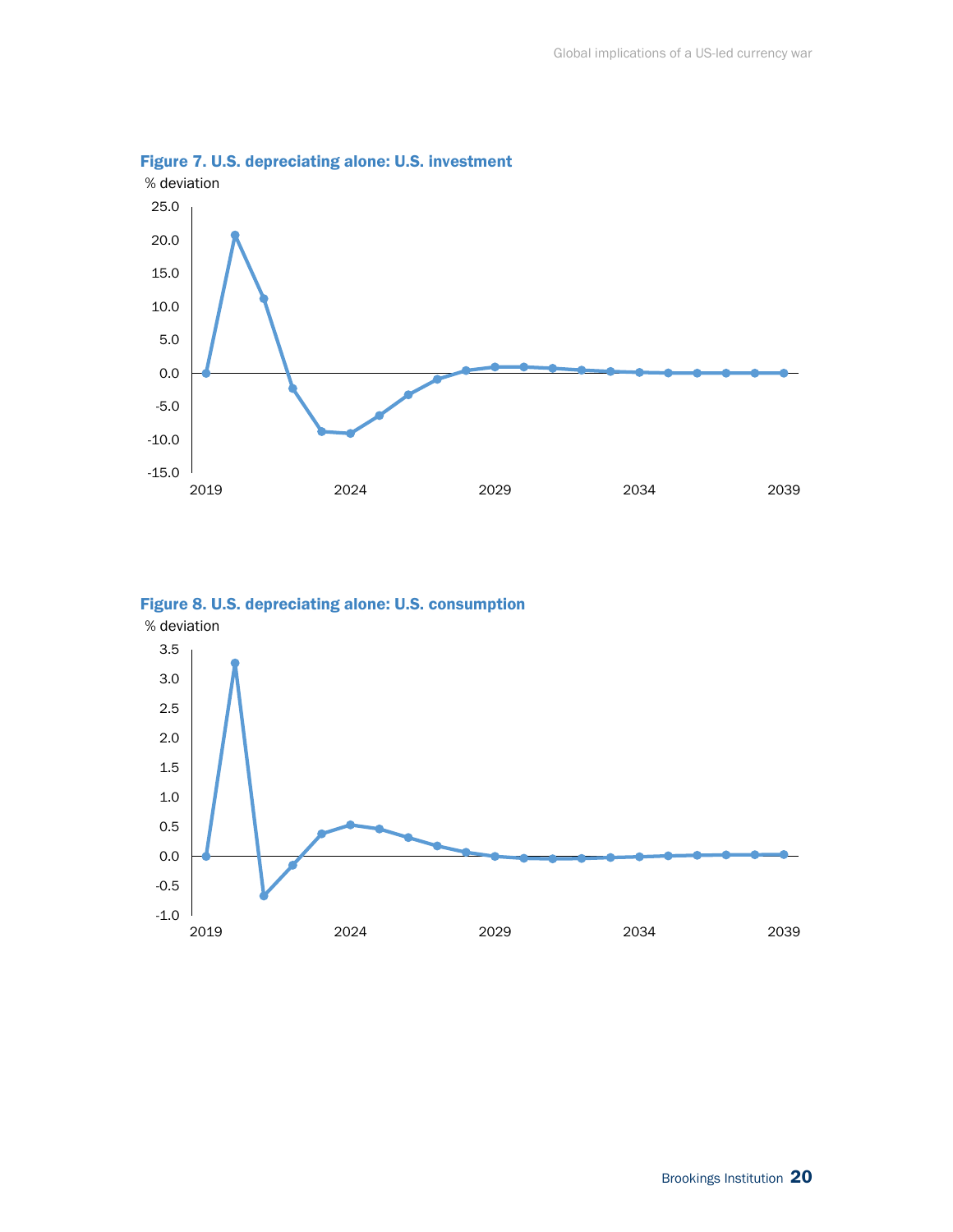



Figure 10. U.S. depreciating alone: U.S. trade balance % GDP deviation

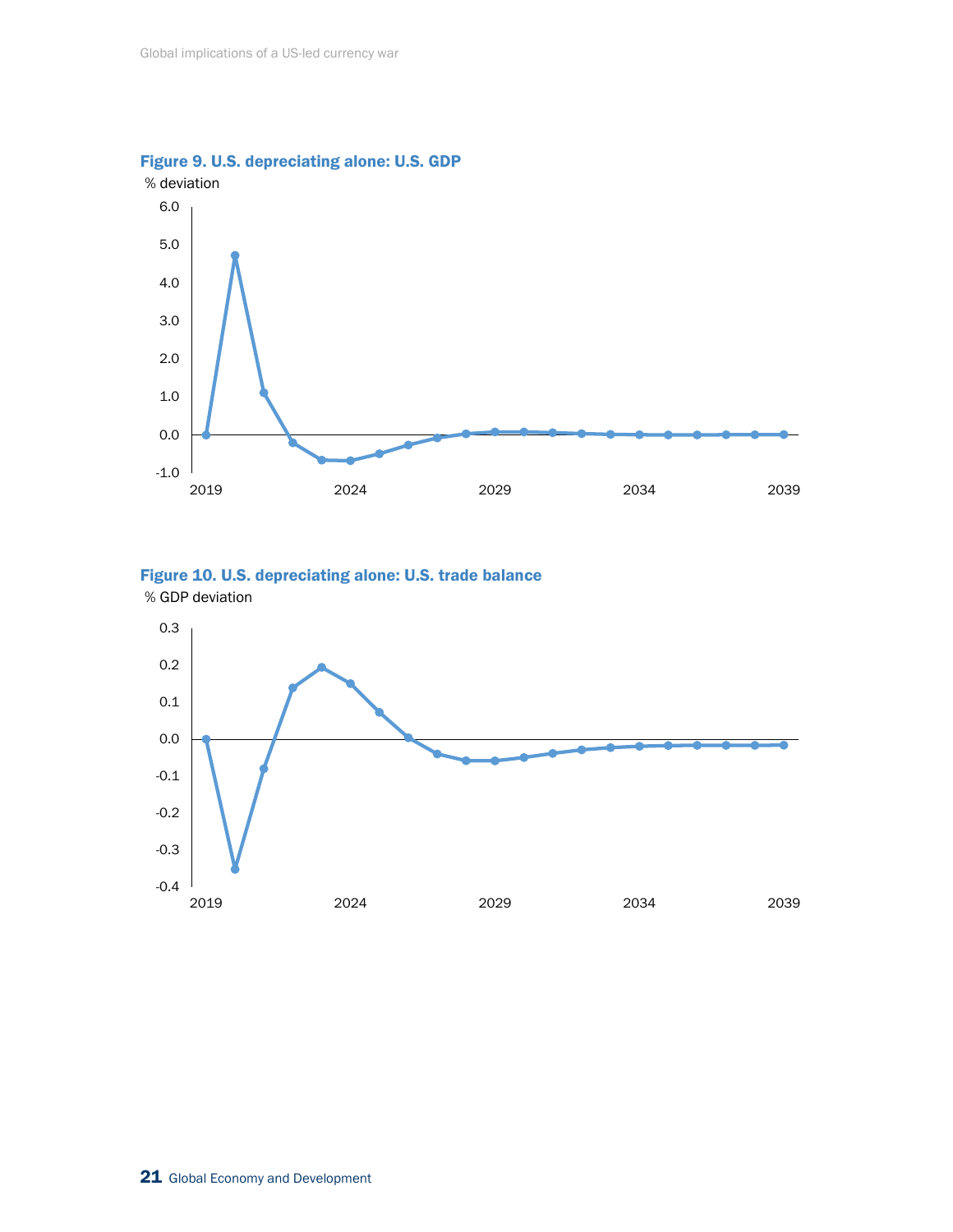

Figure 11. U.S. depreciating alone: Exchange rates of other G-20 economies

Figure 12. U.S. depreciating alone: Trade balances of other G-20 economies % GDP deviation

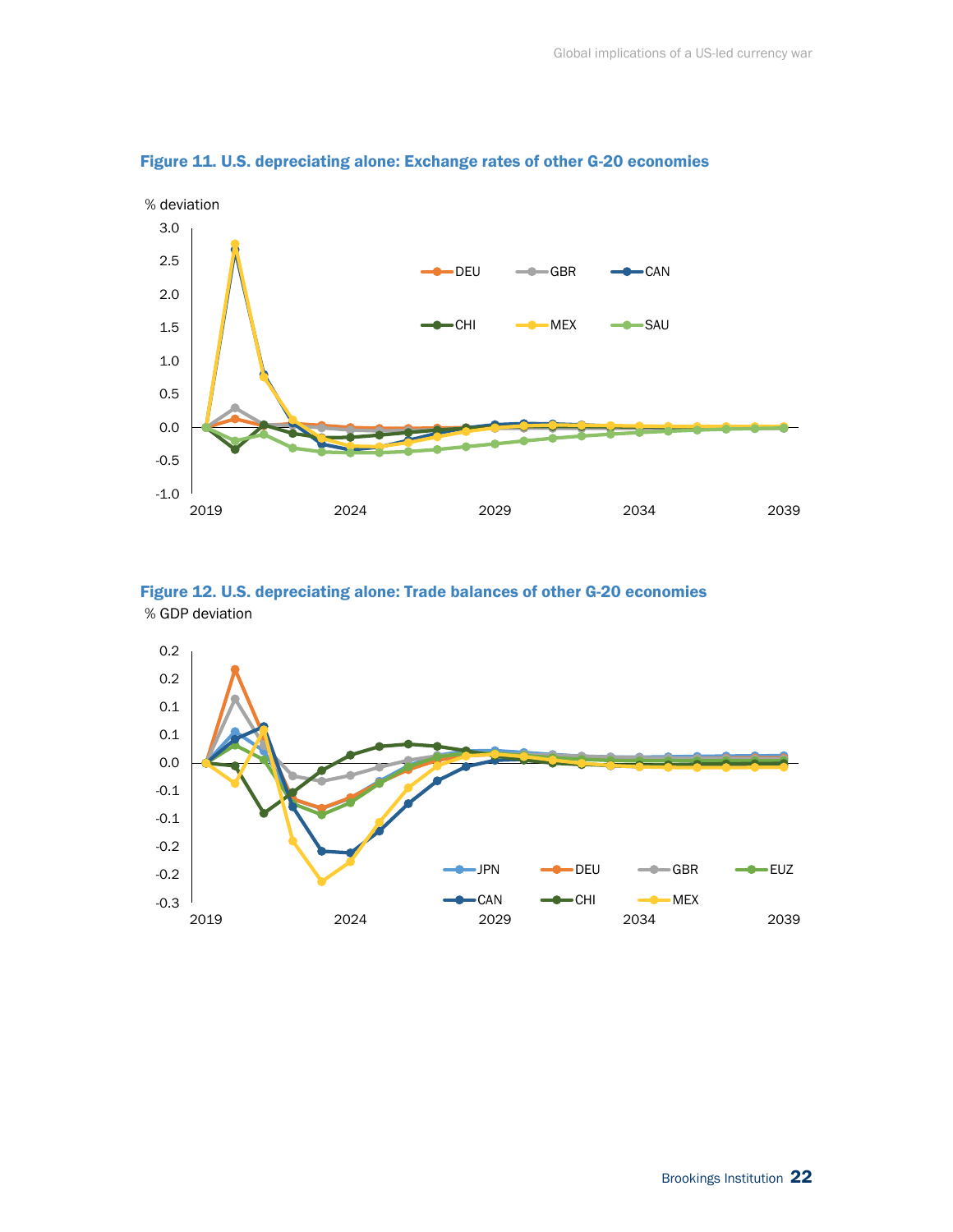

Figure 13. U.S. depreciating alone: Investment in other G-20 economies % deviation



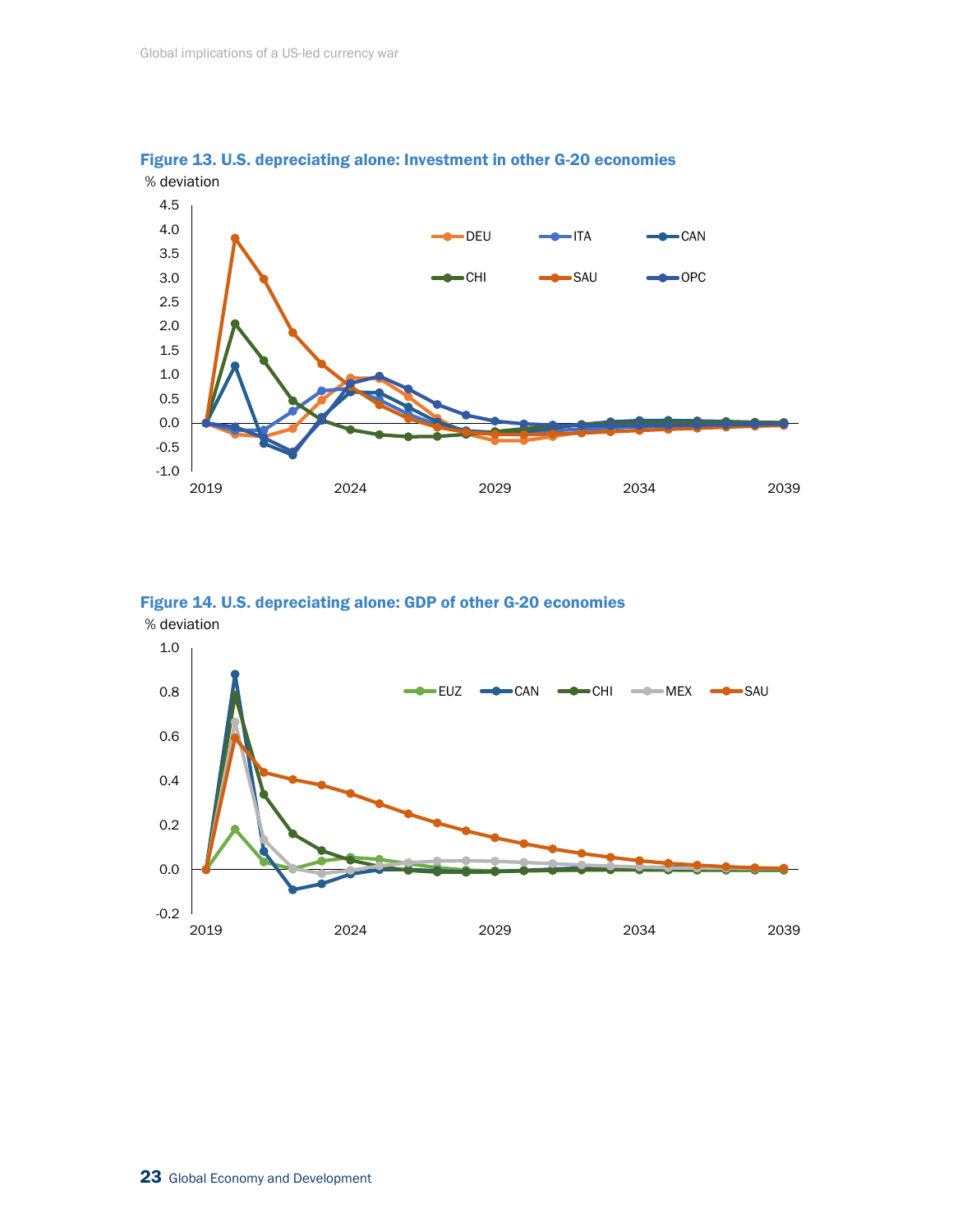

## Figure 15. U.S. depreciating alone: U.S. sectoral effects



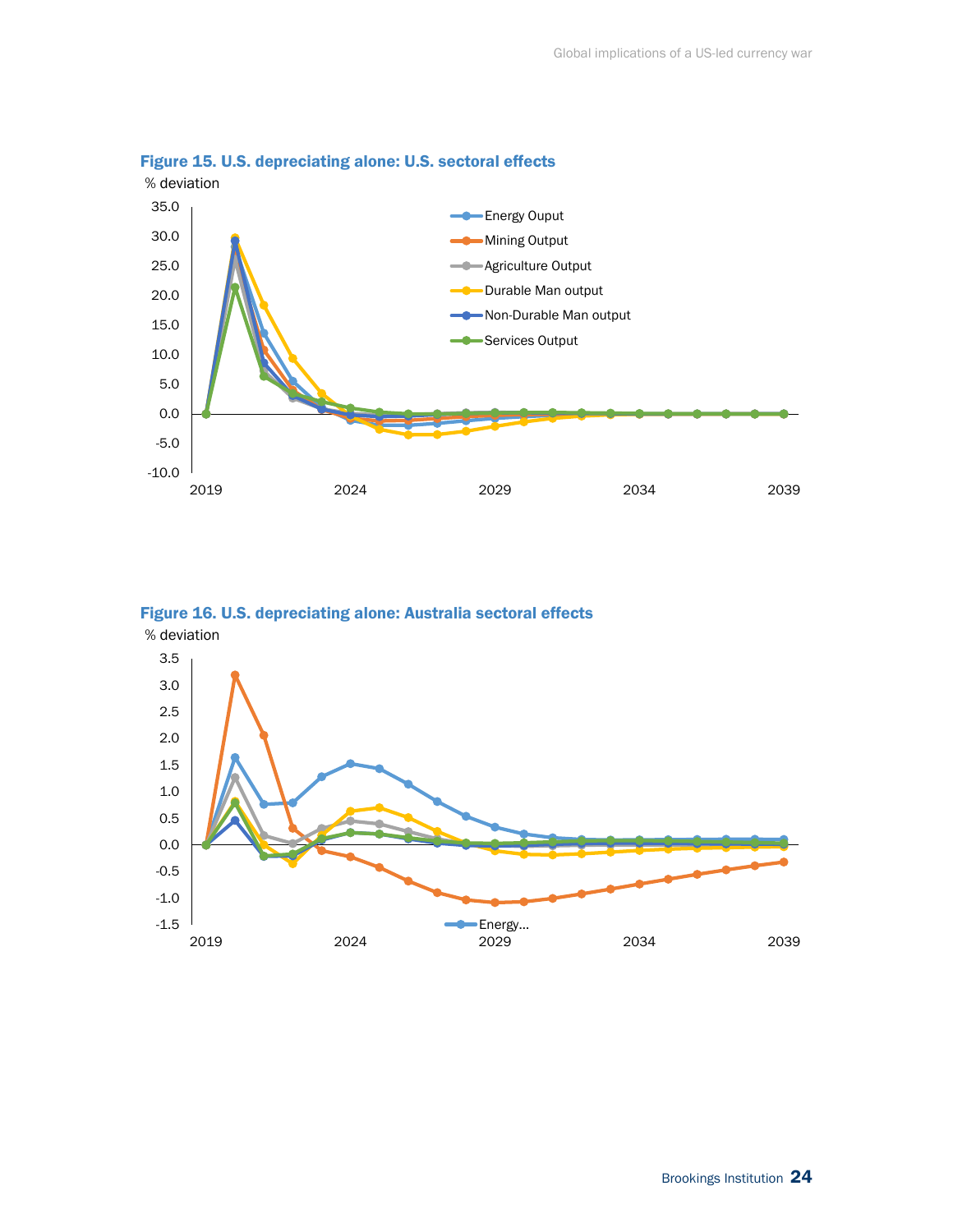

Figure 17. When other countries depreciate with the US: U.S. REER acting unilaterally compared to acting together

Figure 18. When other countries depreciate with the US: REER of other G-20 economies

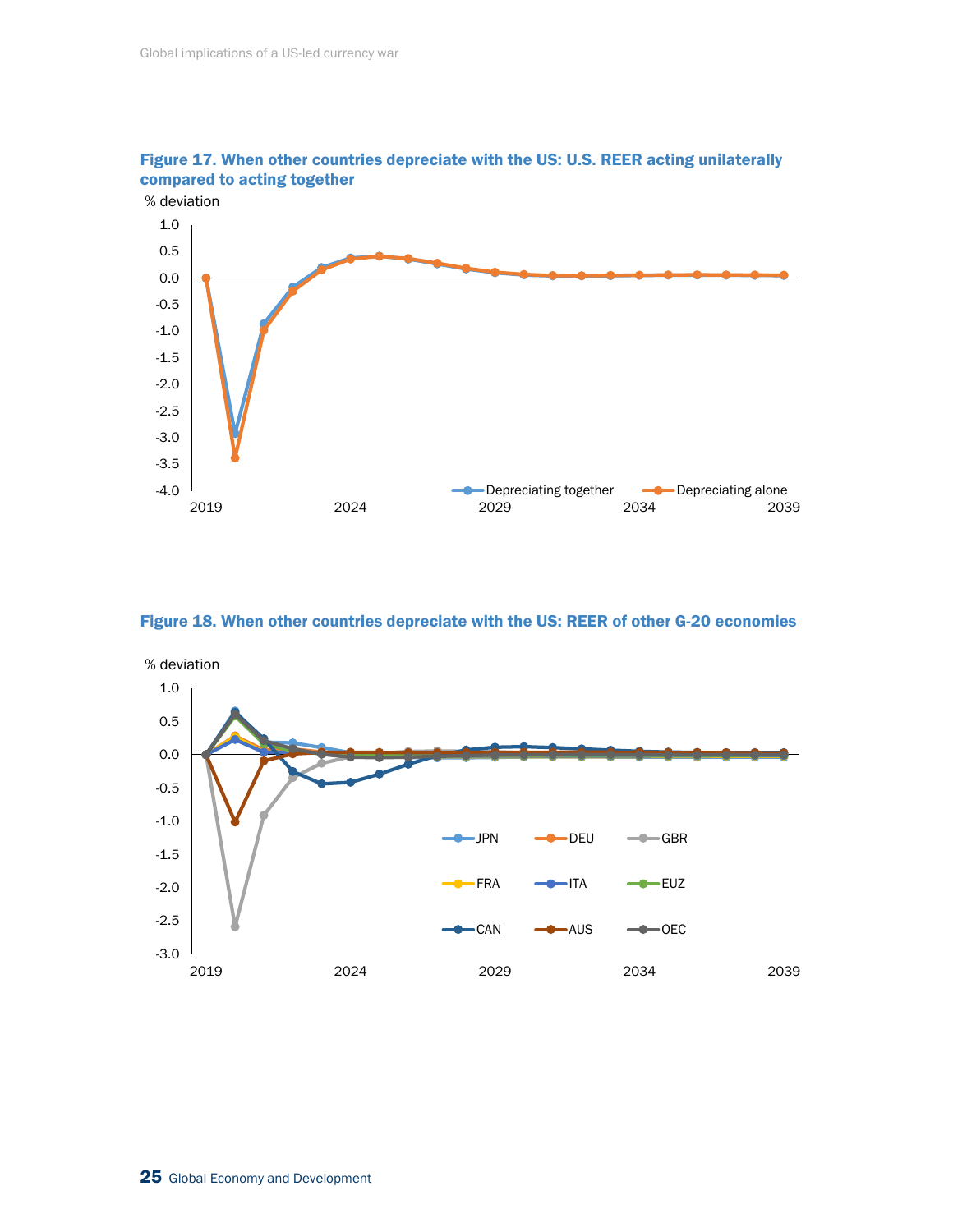

## Figure 19. When other countries depreciate with the US: Investment in other G-20 economies

Figure 20. When other countries depreciate with the US: Trade balances of other G-20 economies % GDP deviation

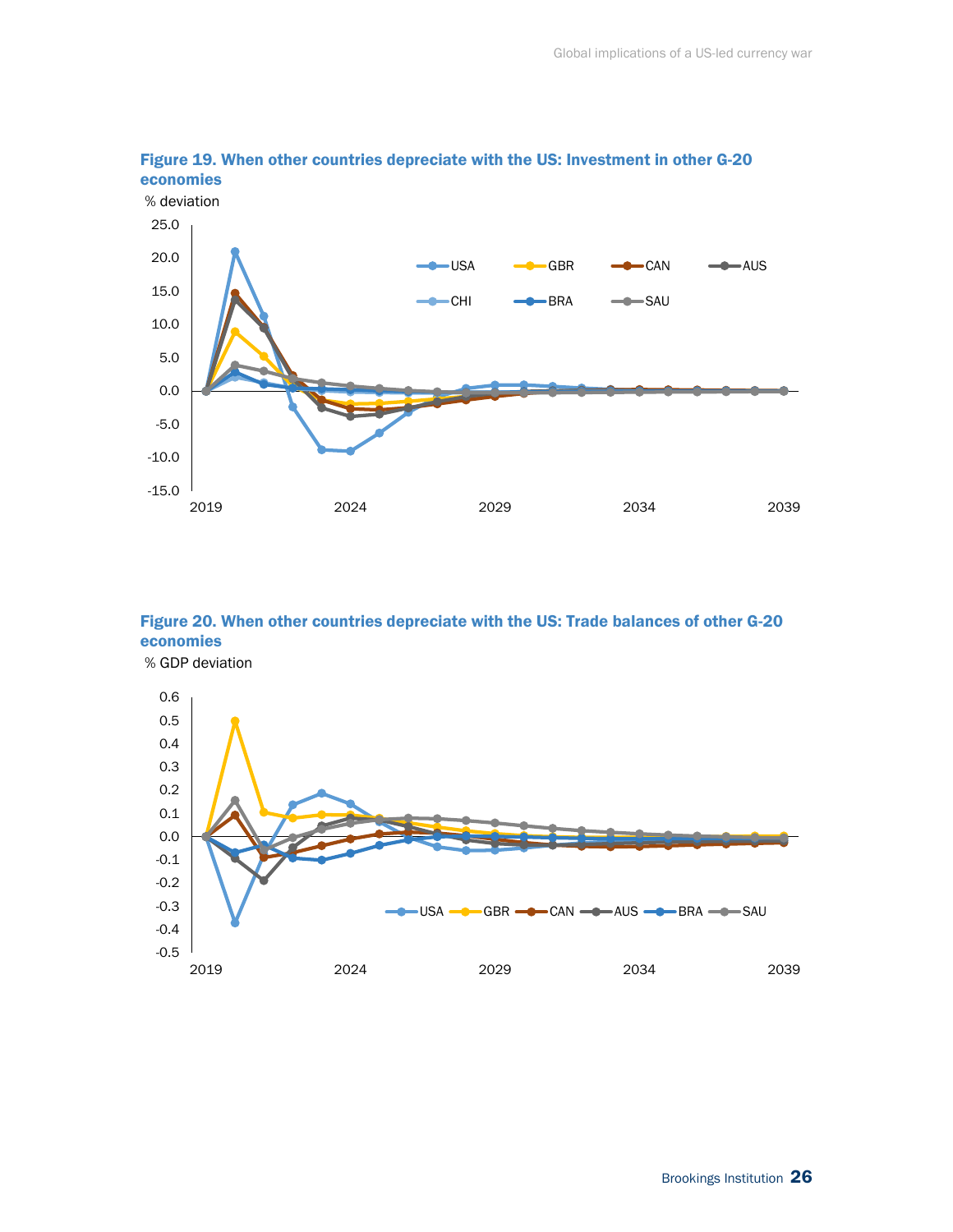

Figure 21. When other countries depreciate with the US: GDP of other G20 economies % deviation